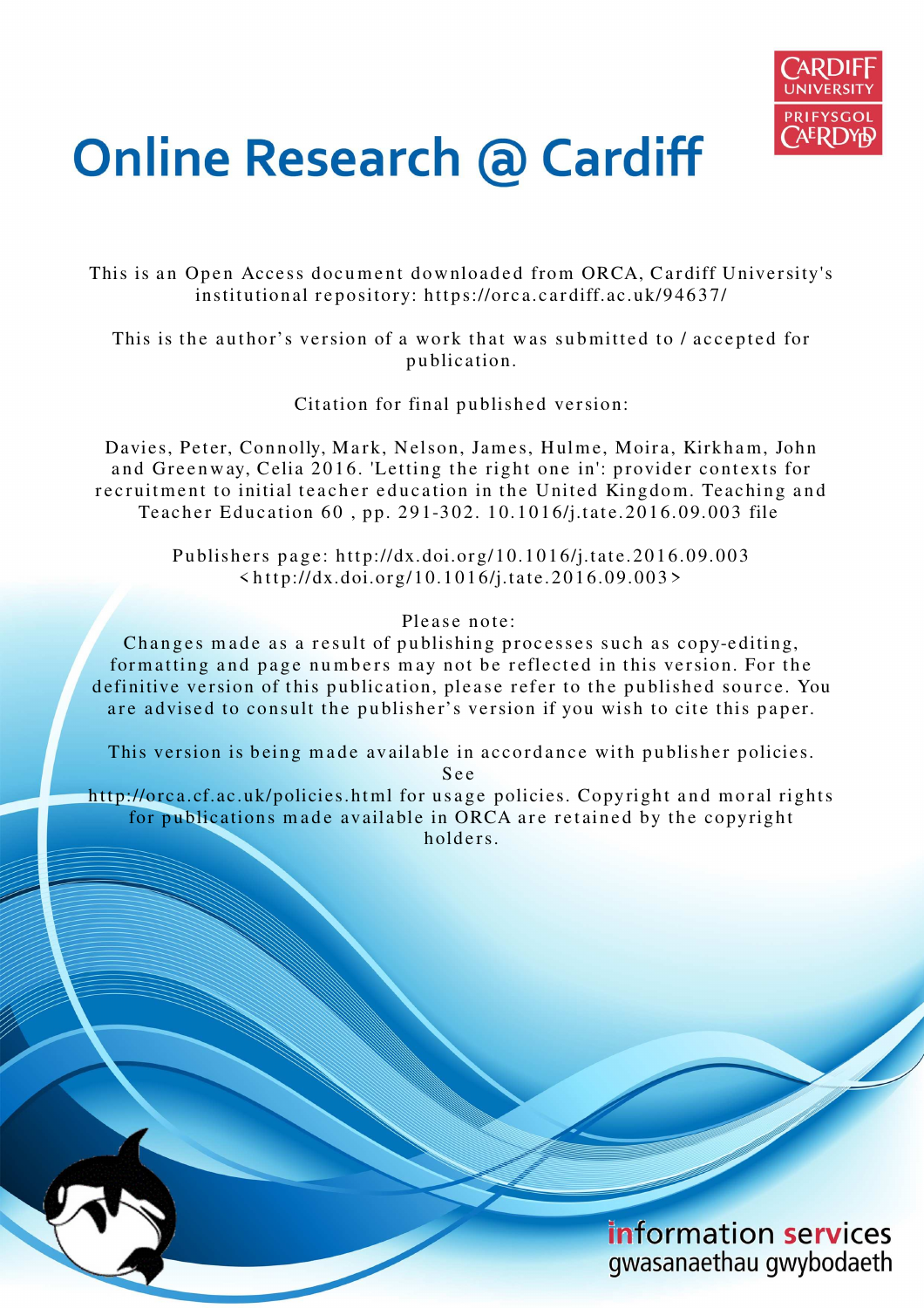# **'Letting the right one in': provider contexts for recruitment to initial teacher education in the United Kingdom**

## **Peter Davies<sup>1</sup> , Mark Connolly<sup>2</sup> , James Nelson<sup>4</sup> , Moira Hulme<sup>3</sup> , John Kirkman<sup>1</sup> , and Celia Greenway<sup>1</sup>**

<sup>1</sup>School of Education, University of Birmingham, 2 School of Social Science, Cardiff University, 3 School of Education, Manchester Metropolitan University, 4School of Education, Queens University Belfast.

#### **Abstract**

We exploit policy differences within the UK to investigate provider context and recruitment to initial teacher education (ITE). We identify three dimensions of variation: conceptions of professionalism, universal or context specific preparation and costs and benefits to providers. University-led ITE programmes used similar criteria and processes in each jurisdiction, but there were differences between university-led and school-led recruitment. Our study suggests that the current shortfall in recruitment to ITE in England may be a product of the contextual constraints which schools experience. It also suggests that school-led recruitment may tend to emphasise short-term and school-specific needs.

## **Key words**

Entry to teaching; Adverse selection; Professionalism and craft conceptions of teaching; 'Home international' comparison; Teacher quality; alternative routes into teaching

## **Highlights**

- A model of relationships between context and providers' recruitment to ITE
- HE recruitment criteria and processes similar in 4 UK jurisdictions
- School-led recruitment to ITE emphasising 'classroom readiness' and school needs
- Costs and benefits to providers the main source of difference in recruitment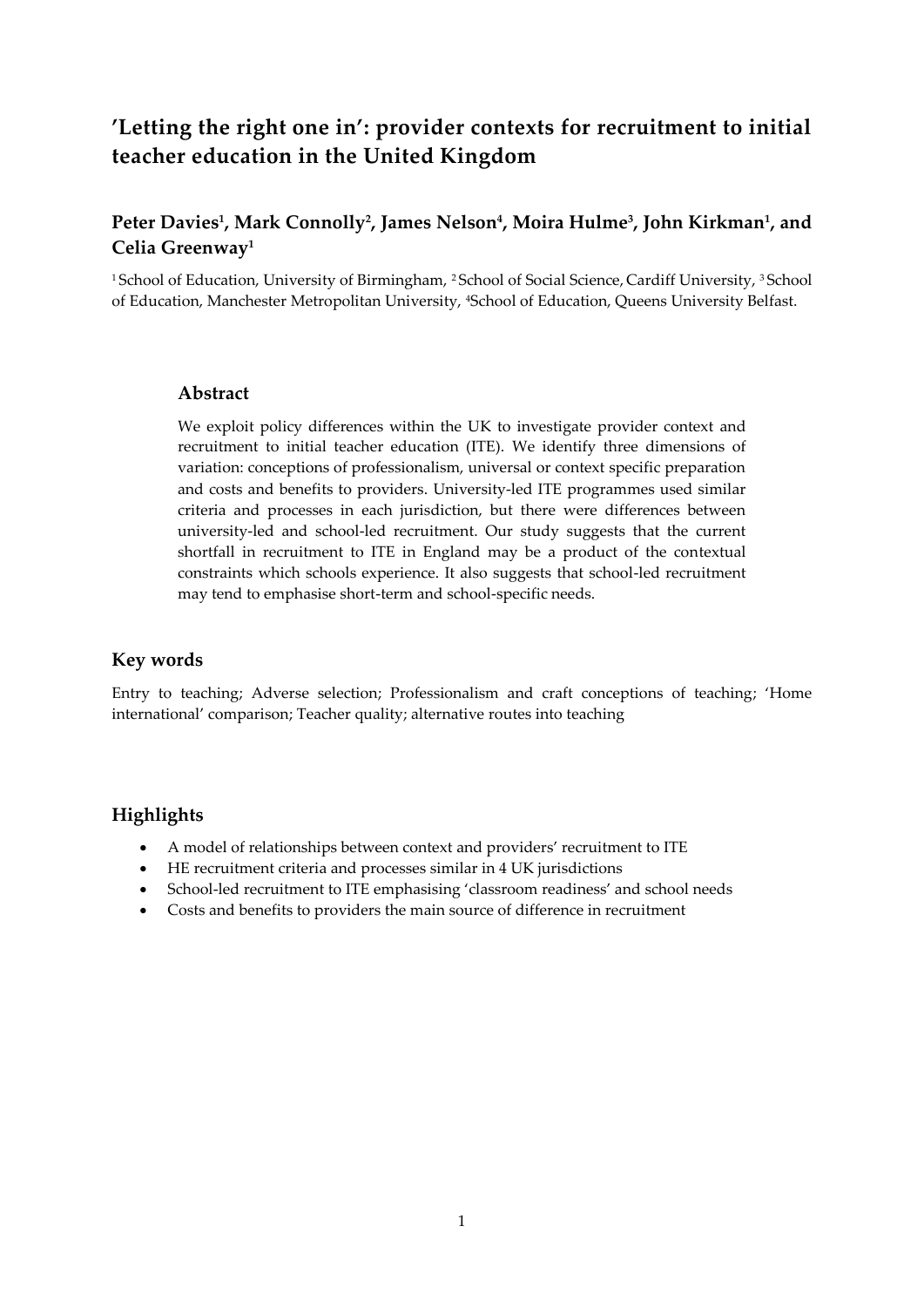## **1 Introduction**

Since individual teacher quality is central to school improvement (McKinsey, 2007; Kane, Taylor, Tyler & Wooten, 2011; Slater, Davies & Burgess, 2012), the recruitment of new teachers is critical to the achievement of policy objectives on 'raising standards'. Policymakers may respond to this imperative through measures they believe will improve the quality of new recruits to teaching, encourage 'failing' teachers to leave the profession, provide incentives to direct teachers' effort and focus, or provide professional development to raise teachers' capability. We focus on the first of these strategies and, in particular, on the recruitment of entrants to teaching.

Despite its policy salience, a review of research on teacher recruitment (Allen, 2005) for the Education Commission for the States in the US concluded that there had been no adequate studies of what makes a difference in the recruitment of new teachers. Whilst subsequent studies have added to knowledge, we judge that there is a place for fundamental research which maps out differences between recruitment processes in initial teacher education (ITE) which may be related to the context in which ITE is provided. To this end, we draw on interviews with Higher Education Institution (HEI) and school providers in each of the four jurisdictions within the UK to suggest a way of framing the problem which draws upon theory in social science. In recent years, the four jurisdictions within the UK have adopted sharply different policies towards recruitment to initial teacher education. However, trends in labour market conditions are similar throughout the UK. This encourages the view that differences within the UK in recruitment to ITE are attributable to policies. Therefore, analysis of variation in the UK offers the prospect of insights into relationships between policies, practice and recruitment outcomes that will be of international relevance.

In the next section we summarise policy differences within the four jurisdictions (England, Northern Ireland, Scotland and Wales) and explain why a comparison of practice between these jurisdictions offers a fruitful way of understanding relationships between context and recruitment to ITE. We review existing evidence of recruitment practice in teacher education in the light of theoretical perspectives drawn from economics and sociology. We continue with a description and justification of our method, followed by our results and conclusions.

# **2 The contexts for recruitment to teaching in the UK: policies and outcomes**

In this section we aim to demonstrate the policy salience of this study and establish a rationale for comparing recruitment practice in different parts of the UK. General labour market conditions are routinely recognised as affecting the quantity and quality of applicants to teacher training (Schalock, 1979; Applegate, 1987; Eide, Goldhaber & Brewer, 2004; Guarino, Santibanez & Daley, 2006). The gradual improvement in employment prospects for new graduates in the UK since the financial crash is shown in Table 1 (see also CIPD 2014). Given these data we might expect a slight increase in difficulty in recruiting to ITE in the UK over this period.

*Table 1 about here* 

The UK is conventionally regarded as a single labour market and there is a long history of graduate labour mobility (not least for new teachers) between the four jurisdictions. Moreover, the percentage of first time degree graduates unemployed 6 months after graduation did not vary between the four jurisdictions during this period (HESA, 2015). Therefore, by comparing recruitment to ITE we aim to examine differences in perspectives and practice through a 'home internationals' comparison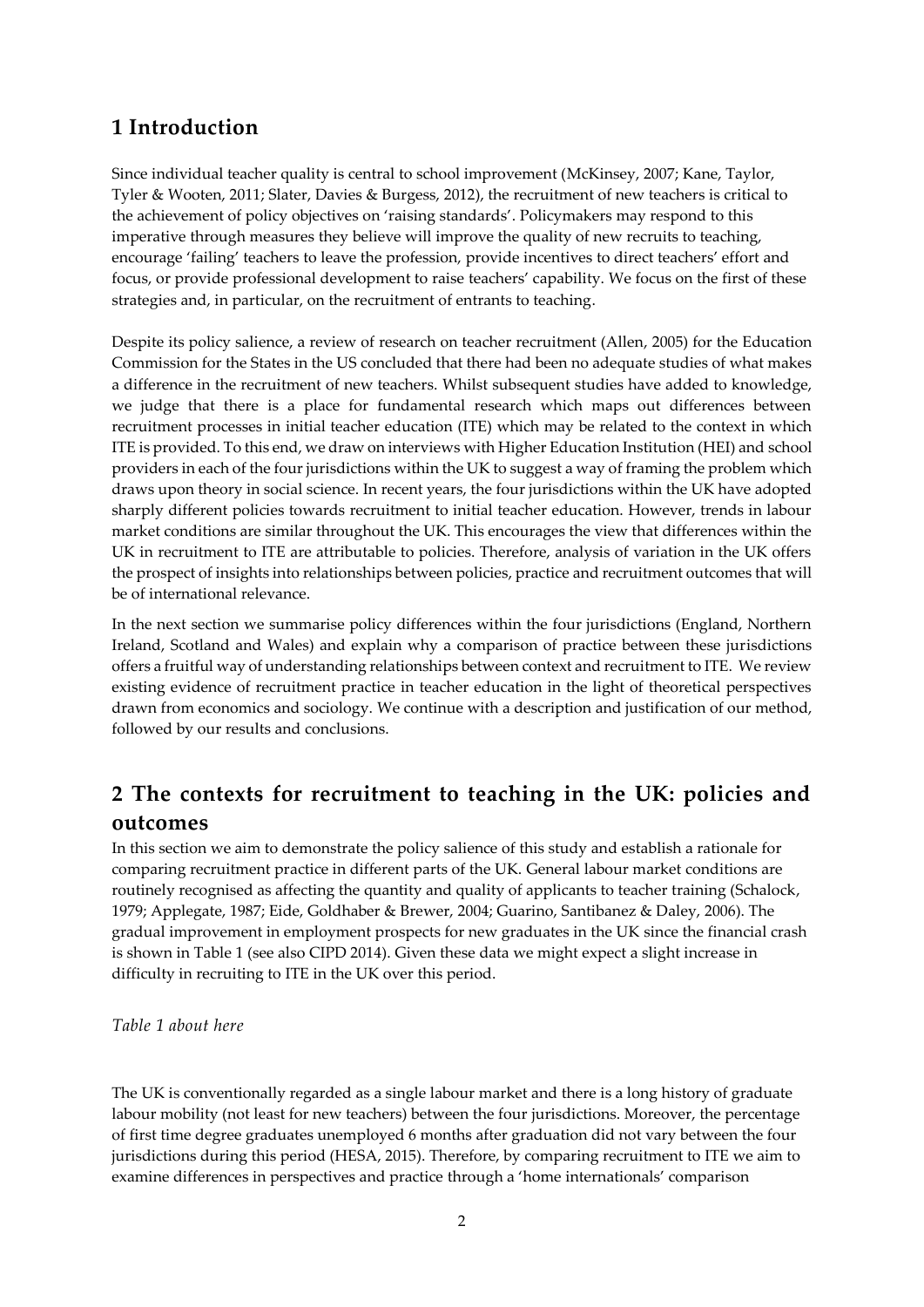(Brisard, Menter, & Smith, 2007; Author, 2015) whilst controlling for general labour market conditions.

In England, the ratio of actual recruits to target levels for recruitment to ITE fell steadily after 2010 (Figure 1). Public concern about implications for schools and students has also noted even greater shortfalls in recruitment to ITE in some secondary subjects, including those prioritised by government (Husbands, 2015; National Audit Office, 2016). The trend in England contrasts with the other parts of the UK where recruitment to target fluctuated close to 100%. Although recruitment in Scotland followed a similar pattern to England between 2010 and 2013, the symmetry has disappeared in the past two years. Recruitment to ITE for secondary education in Wales has also become more difficult in the last two years. This comparison suggests that it is difficult to attribute changes in recruitment to ITE entirely to labour market fluctuations.

#### *Figure 1 about here*

The size of the school sectors in each jurisdiction might have some bearing on fluctuations in recruitment. In 2015/16, the total numbers of places on pre-service teacher education programmes in each jurisdiction were: England 43,516, Northern Ireland 580, Scotland 3,437, and Wales 1,630 (sources as per Figure 1). However, the annual target for new teachers in England varied very little (between 1 and 3%) from year to year. Annual change in targets fluctuated by a bigger proportion in other jurisdictions (notably Scotland). Moreover, it is the distinctive trend in the rate of recruitment in England which is our interest in this paper.

Therefore, the comparison in Figure 1 encourages us to consider possible effects of differences in teacher recruitment *policies* in the four jurisdictions. Despite the devolution of administrative responsibility for education to the Scottish Office in 1885, teacher education was provided through HEIs in each of the countries in the UK throughout the bulk of the last century. Successful completion of 'initial teacher education' (ITE) was marked by the award of a 'Bachelor of education' degree or, for those who had already completed an undergraduate degree in a specific subject, a 'Postgraduate certificate of education'. Successful completion of HEI-led ITE led automatically to 'qualified teacher status' for state schools, awarded by government on the basis of its quality assurance inspection of providers. More recent devolution of education policy to Northern Ireland and Wales means that there has been scope for each jurisdiction to develop distinctive approach to the recruitment of new teachers. However, it is England rather than the other jurisdictions which has moved away from the traditional model of HEIled ITE. We summarise the emerging differences in four related themes.

First, whilst the other jurisdictions have used the term 'profession' to express their view of teaching, the government in England has turned to the term 'craft'. One Minister of Education, (Gove, 2010) declared that "teaching is a craft and it is best learnt as an apprentice observing a master craftsman or woman". In contrast, politicians in Northern Ireland, Scotland and Wales have commissioned leading academics from other nations to review their provision of teacher education. Reviews of ITE commissioned by the Welsh Government, (Tabberer, 2013; Furlong, 2015) emphasised the importance of providing a strong research context for preparation for teaching. An influential review for the Scottish Government (Donaldson, 2011) explicitly eschewed the term 'craft' whilst advocating a conception of ITE as *professional* preparation requiring (p. 42) 'exploration of theory through practice'. A similar view of professionalism has been at the foundation of the partnership-based approach to teacher education in Northern Ireland since 1996 (DENI, 2010).

Second, policy makers have adopted sharply different positions on which organisations should take the lead in ITE. Even in 2006 McKinsey described the ITE system in England as the most diverse in the world. 'TeachFirst' was introduced in England in 2002 to recruit and train high achieving graduates to teach in schools serving disadvantaged neighbourhoods. Following principles established in the 'Teach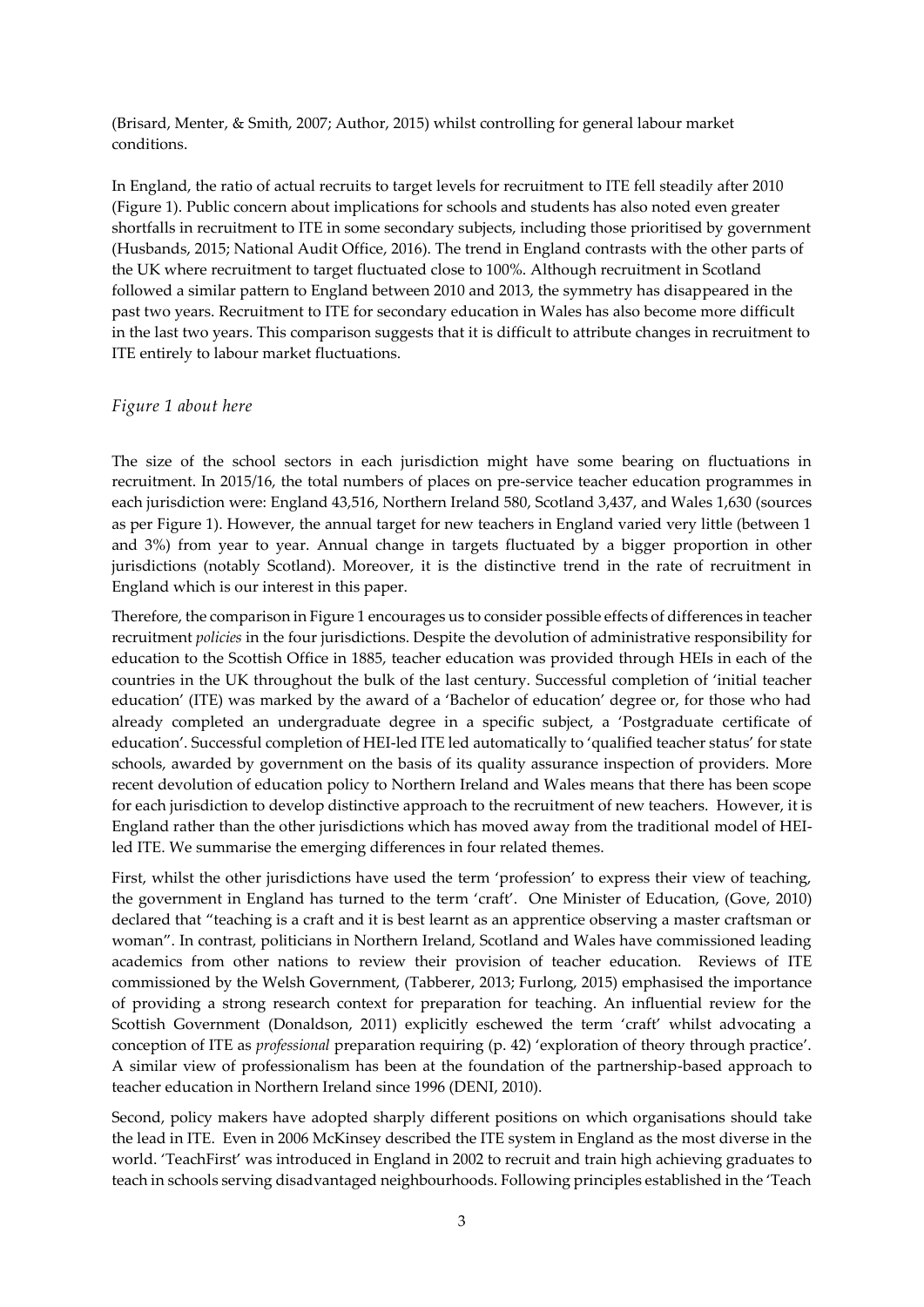for America' programme (Ellis et al., 2016), participants were offered the incentive of a guaranteed a job in a 'blue-chip' company after a minimum of two years in teaching. However, the dominant change in England has been a shift towards schools taking the lead responsibility for recruitment and training. The Department for Education in England (2011) set out what it described as an agenda for reform of initial teacher *training* which asserted that schools should take a stronger role in the recruitment process. This 'School Direct' route was introduced in 2012/13 and positioned schools as lead providers with the determining voice in recruitment. By 2014/15 School Direct was responsible for roughly 30% of all ITE recruitment. One consequence has been that between 2011/12 and 2015/16 the number of HEI providers fell from 74 to 68 and the number of school consortia providing ITE rose from 107 to 150. Targets for recruitment to ITE in England had anticipated that schools would not fill all ITE places allocated to them. In 2012/13 total allocations had been 12% greater than target and in 2013/14 this was increased to 17%. However, the School Teachers' Review Body (Rice 2015, p.9) noted that only 61% of ITE places allocated to School Direct had been taken up. This shortfall was greater than expected. The Welsh Government (Lewis, 2013) endorsed the Tabberer Review's advocacy of specialist 'training schools', whilst indicating a willingness to expand school-based teacher training if proposed changes in provision led by Higher Education Institutions (HEIs) did not improve the quality of new teachers while also sanctioning a pilot of the school-based Teach First progamme The Donaldson Review in Scotland advocated a strengthening, rather than a weakening, of the role of HEIs in ITE on the grounds of providing new teachers with a strong intellectual challenge. The most recent review of ITE in Northern Ireland (Sahlberg, Broadfoot, Coolahan, Furlong & Kirk, 2014) did not recommend any fundamental change in the role of HEIs, saying only that the campus and school based strands of ITE should be "carefully coordinated to create a coherent educational experience" (p. 31).

Third, there have been differences between the jurisdictions in the role of government in quality assurance and improvement. General Teaching Councils (GTCs) with professional representation were established in each of the four jurisdictions: Scotland (1965); Northern Ireland 1998; England (2000); and Wales 2006 (EWC). However, the GTC for England was abolished in 2012 and the GTC in Northern Ireland and EWC in Wales (reconfigured in 2015 as the Education Workforce Council) have more limited roles than the GTC in Scotland which, in 2012, was granted independence from government. Nonetheless, governments in each jurisdiction exercise power over recruitment to ITE through inspecting providers and allocating places. Nonetheless, policymakers in England have increasingly entrusted quality enhancement (in recruitment as well as in course design) to competition between many diverse providers and applicants' ability to distinguish between better and worse providers. In contrast, policymakers in Wales have aimed to manage quality through consolidating provision in a smaller number of providers (Furlong, 2006). Northern Ireland and Scotland have maintained quality enhancement systems that rely on relationships between HEIs and government bodies (in Scotland, local authorities have worked with HEIs in a planning approach to teacher recruitment). These differences may reflect the size of each jurisdiction as well as government beliefs about the proper role of government in the labour market.

Fourth, England has placed much more emphasis on the value of recruiting new teachers with stronger academic credentials. Bachelor degrees throughout the UK are classified with the grades 1 (highest), 2i, 2ii, 3 or pass degree. Recruitment policy in England (e.g. Department for Education, 2011) has aimed to increase the proportion of entrants to teaching with degree classifications of 2i or above. Wales has followed England's example in providing financial incentives for applicants to ITE from graduates with high degree classifications in shortage subjects, whilst placing less emphasis on the importance of degree classification in judging recruitment to teaching as a whole (Tabberer, 2013). In contrast, the Donaldson Report (2011) in Scotland and Sahlberg et al. (2014) in Northern Ireland made no comment on degree classifications. Donaldson was more concerned with the relevance of degree content to the school curriculum, whilst Sahlberg et al. (2014) emphasised academic provision within ITE which would increase 'research literacy' and prepare for Masters' level study.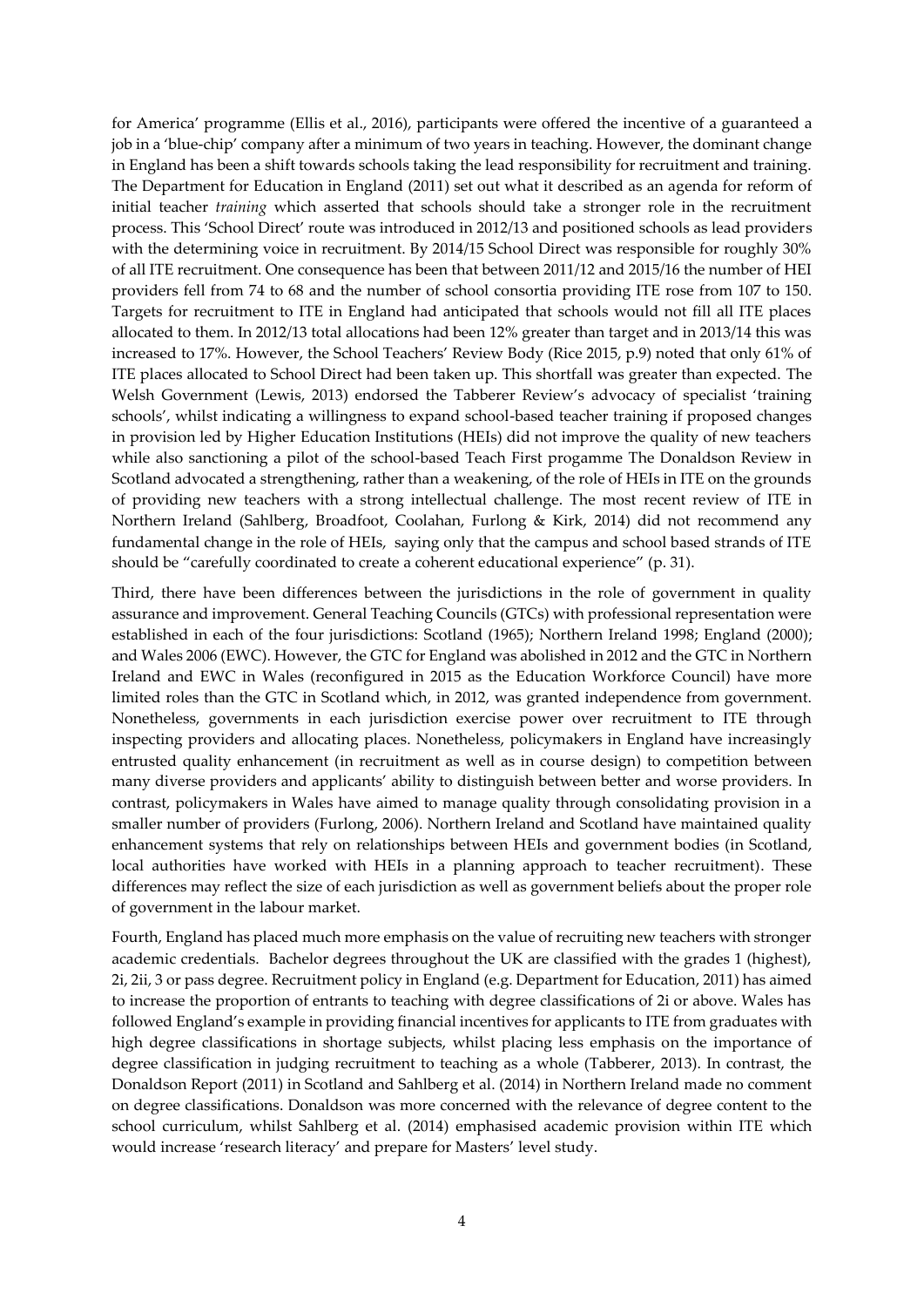This brief summary of recruitment patterns and policies raises the possibility that differences between the four jurisdictions in terms of who recruits to ITE (provider context) may be partially responsible for differences in rates of recruitment and may also be associated with differences between the characteristics of recruits. This motivates our qualitative investigation of recruitment processes used by different providers in each of the four jurisdictions. We now turn to the question of why the provider context for recruitment to ITE might affect the quantity and attributes of recruits.

## **3 Recruitment to ITE: the role of provider context**

In this section we present a frame in which to interpret our evidence. This section was developed in two stages. Before we undertook the research we conducted a search of literature which explicitly referred to recruitment in the context of routes into teaching. This yielded a fairly small number of studies which tended not to offer a theorisation of the role of the context in which ITE was provided. Once we had gathered our data we conducted a further review of literature pursuing themes which were suggested in the interviews. On this basis we suggest that the context in which ITE is provided may affect recruitment decisions either through beliefs about the desired characteristics of new teachers (at the end of ITE) or anticipated costs and benefits to the provider of accepting an applicant. This section considers each of these possibilities, referring to relevant ideas from economic and sociological analysis of recruitment to professions and the rather small literature on recruitment to teaching in different contexts.

## **3. 1 Desired characteristics of new teachers**

The context of provision of ITE might affect beliefs about the desirable characteristics of new teachers: through providers' beliefs about whether teaching is a 'profession' and whether provision is regarded as a preparation for all or a particular type of school.

#### *3.1.1 Profession or craft?*

Characteristics of traditional, 'occupational professionalism' have been identified by social scientists drawing on different traditions (see for example Matthews, 1991; Freidson, 2001; Gorman & Sandefur, 2011). Two of these characteristics are most relevant to selection of applicants to ITE: (i) complex relationships between knowledge and actions which are not easily reducible to transferable rules; and (ii) technical autonomy in the conduct of work. The assertion that teaching is a craft concentrates on denying the first of these characteristics. The second characteristic has been threatened from a different direction. Power and employment relationships in public services in England have been steadily transformed by the emergence of 'new public management' (Brignall & Modell 2000). Professional judgement and autonomy have been limited in favour of evaluation of employee performance relative to external standards (a process referred to by Ball, 2003 as performativity). according to Evetts (2009), this has produced a new form of '*organisational* professionalism'. This is distinguished from 'occupational professionalism' principally by the replacement of 'technical autonomy' with organisational monitoring and evaluation of professionals' work against external standards. Evidence from comparison of teaching with other occupations (Rowan, 1994; Ingersoll & Merill, 2011), and analysis of teaching tasks (e.g. Doyle, 2006) have left room for debate about the extent to which teaching is best understood as an 'occupational profession' (Author, 2010a; Pring & Pollard 2011). We now consider some implications for recruitment to ITE of the assertion (Gilroy, 1993; Barton, Bartlett, Whitty, Miles & Furlong, 1994; Edwards, Gilroy & Hartley, 2002) that HEIs, but not schools, regard teaching as an 'occupational profession'

First, HEIs would believe they face a substantial 'adverse selection' problem (Akerlof, 1970) when recruiting to ITE. That is, they will want to select individuals who will abide by professional ethics such that, even when they are not observable and regardless of how they are rewarded, they will use their knowledge and effort in the best interests of pupils (Sinclair & Picogna, 1974; Schalock, 1979; Kay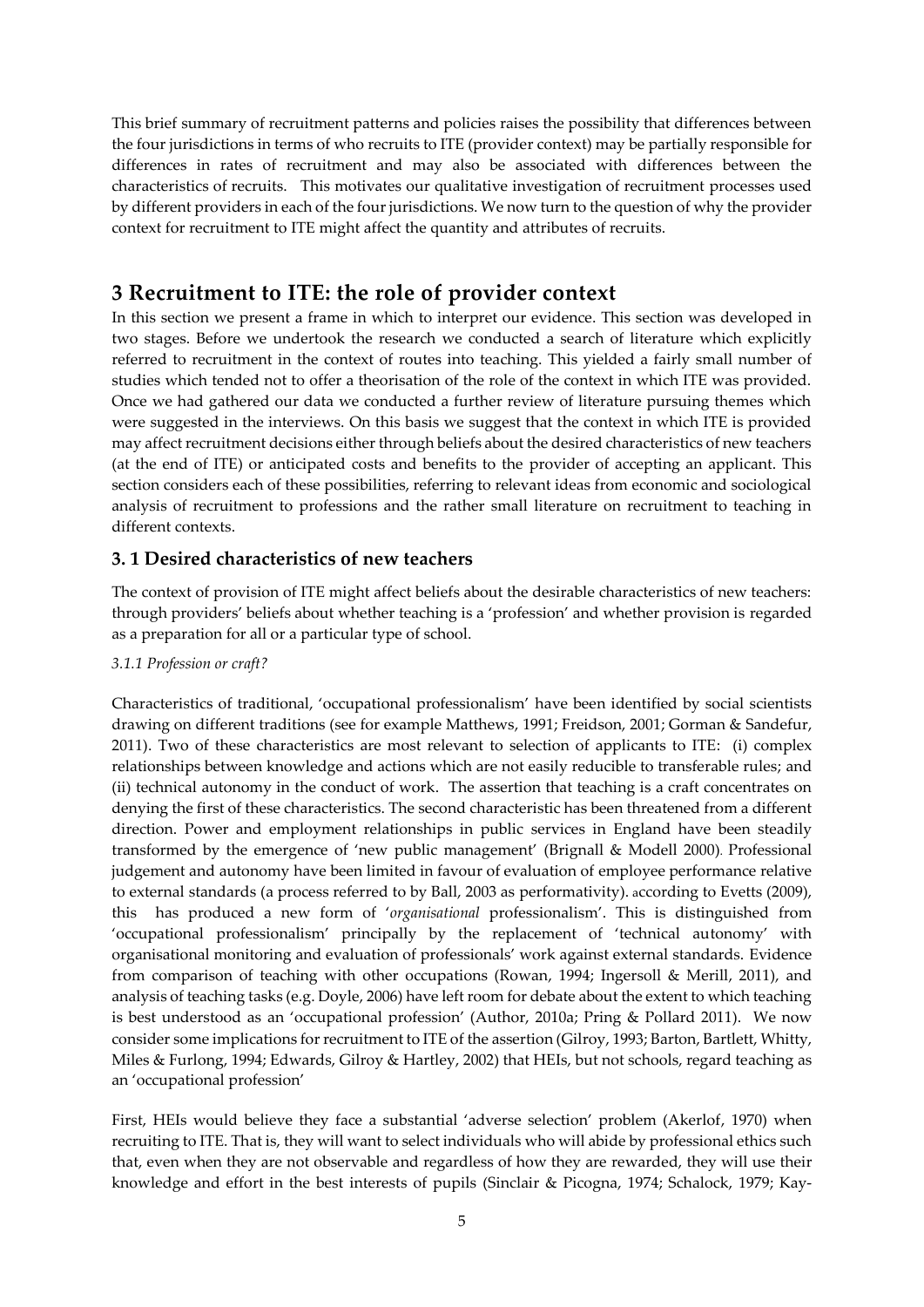Cheng & Wah Kam, 1990; Roberts & Dietrich, 1999; Delfgaauw & Dur, 2008; Georgellis, Iossa & Tabvuma, 2010; Uusiautti & Määttä, 2013). However, since teaching is largely in the state sector it is also likely to be relatively attractive to individuals seeking job security (Lewis & Frank, 2002) and this will be an issue for all ITE providers. Therefore, we might expect HEIs to place more emphasis than schools on detecting intrinsic attitudes which will drive commitment towards pupils' needs. Second, HEIs would place more emphasis than schools on recruiting individuals who display a commitment to education as a vehicle for improving society (Knight et al., 1994; Jacobwitz, 1994; Johnson & Reiman, 2007; Bullough, 2011; Evans, 2011). Hoyle (1974) identified this as an element within what he categorised as extended professionalism. Schools might place more emphasis on applicants' readiness to fit in with a school's culture or brand (in line with the predictions of 'organisational professionalism'). Third, if schools believe that teaching is a craft they are less likely than HEI tutors to believe that knowledge for teaching is complex and contingent (Buehl & Fives, 2016) and will have more confidence that applicants' suitability can be readily judged relative to known attributes of a 'good teacher'. By contrast, HEIs would be expected to place more weight on trying to judge applicants' capacity for learning how to act responsively in different circumstances (Musset, 2010).

#### *3.1.2 Universal or context specific preparation*

Recruitment to ITE may attempt to select applicants to meet the needs of a wide range of schools or to select applicants who will fit in well at a particular type of school. The distinction between general and specific human capital provides one way of analysing this difference (Ost, 2009; Xu, Ozek & Corritore, 2012; Jackson, 2013). General human capital refers to a development in capacities for employment in any occupation (as in the assertion that TeachFirst develops capacities which will be valuable in bluechip companies). Conversely, the benefits of human capital development may be specific either to an occupation (teaching), an organisation (a group of schools or an individual school) or a task (such as teaching a particular age group in a secondary school or a for a particular examination specification in a secondary school). Preparation of teachers to suit the needs of a particular group of schools has become salient in England through the development of 'academy chains'. These schools are funded direct from central government and managed as a group by a Trust board. Some of these academy chains have sought to establish a distinctive brand through a common approach to teaching and teacher recruitment (Chapman, 2013). The case for preparing all new teachers for linguistically and culturally diverse societies (Smyth 2013) presumes an occupational rather than organisational scope for human capital development.

Another strand of literature has suggested that applicants to ITE will be more effective if they teach in schools which are well matched to their prior characteristics: in terms of race (Villegas & Davis, 2007; Dee, 2005, 2007), socio-economic background (Haberman, 1995; Sleeter, 2001) or academic credentials (Clotfelter, Glennie, Ladd and Vigdor. 2006). This 'teacher matching' literature also provides some evidence for benefits of matching teachers and students by sex (Dee, 2005, 2007). However, these studies generate tensions for policy and practice in the face of the role of schools in challenging inequalities, parental suspicions of male primary teachers and racism (Carrington & Skelton, 2003). Moreover a study of primary age children in England (Carrington, Tymms & Merrell, 2008) found no association between the sex of teachers and children.

The literature on preparing teachers in pluralistic societies (e.g. Bryk, Lee & Holland, 1993; McLaughlin, 2003; Author, 2010b) combines both strands. Once it is accepted that different communities within a society should expect children to be educated in ways that nurture those communities it makes sense for providers to specialise in recruiting individuals who are well matched to those communities and who will respond positively to ITE which is tailored to the needs of those communities.

The limited references to teacher-context matching in the literature on HEI-led recruitment to ITE (e.g. Moran, 2008; Thomson et al., 2011) have suggested a broad commitment to matching by innate characteristics (race and socio-economic background), but with limited success. In contrast, analysis of recruitment to 'alternative' routes into teaching in the US (e.g. Stoddart, 1990) have reported relatively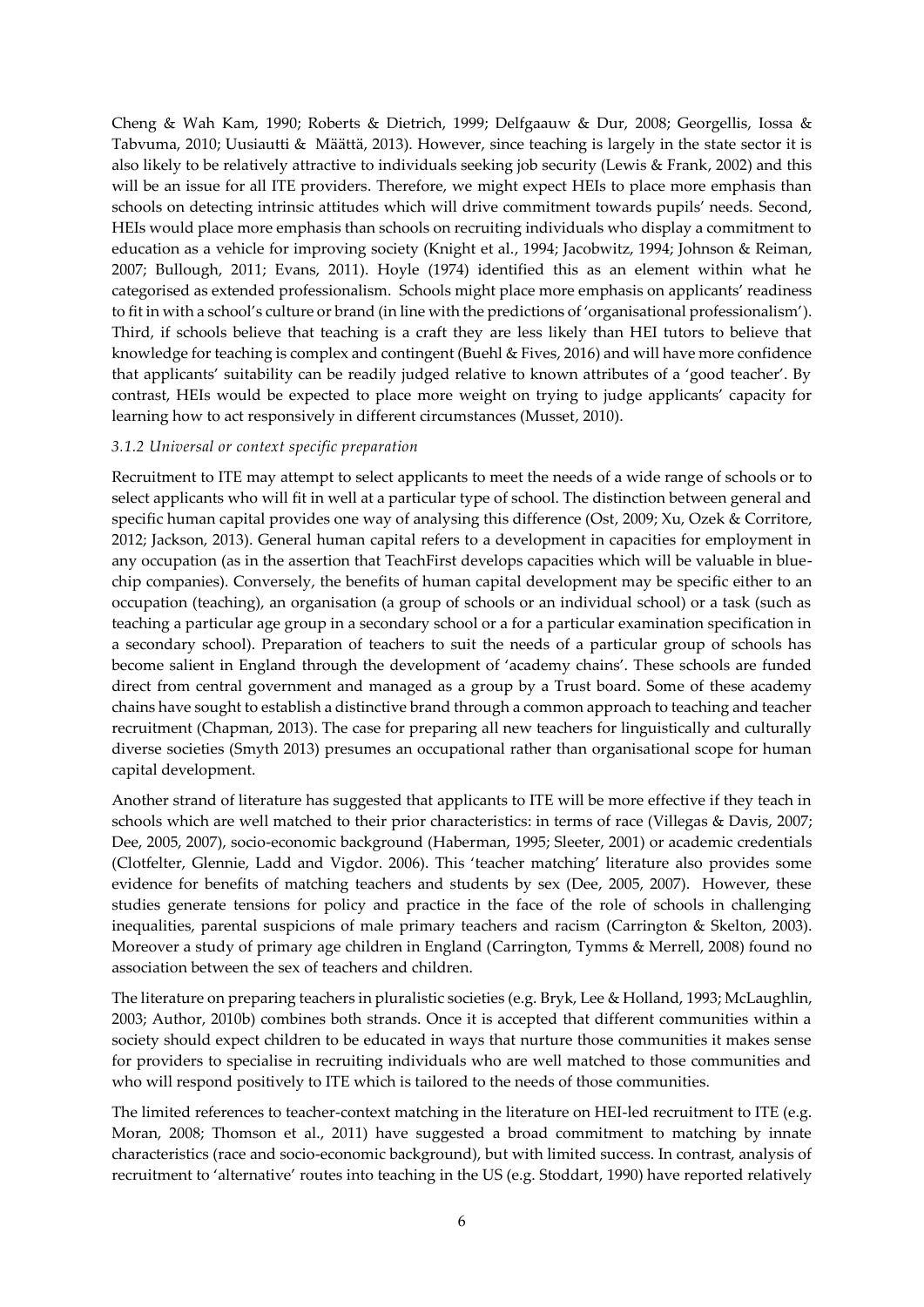high proportions of recruits from minority ethnic groups and targeting the needs of urban schools. This implies that providers who are concerned about the needs of schools serving particular communities will have a stronger imperative to recruit entrants to ITE with backgrounds that match those communities (in contrast to HEIs which serve large and disparate regional or national communities.) Nonetheless, TeachFirst which recruits for schools in socially disadvantaged areas does not use socioeconomic background as a criterion in its selection.

## **3.2 Costs and benefits of training**

Recruitment to ITE programmes may also be viewed as an investment decision by the provider: a decision in which they will weigh the likely costs and benefits they will incur if they accept an applicant. A small US literature (e.g. Levin & Quinn, 2003; Stotko, Ingram, & Beaty-O'Ferrall, 2007) has questioned the responsiveness to benefits and costs of local bureaucracies when recruiting new teachers in urban localities. This echoes the more general public choice critique (Buchanan & Tullock, 1962) which suggested that public service employees would tend towards 'safety first' procedures to foster their career prospects in an organisation which is largely insulated from the voices and choices of consumers. Larger and more bureaucratic providers might be less responsive to incentives.

Providers will expect to incur greater costs if they accept applicants they regard as more risky since these recruits would require greater support to reach required standards by the end of the course. In an HE-led programme these costs will be shared between the HEI and practice schools whilst in a school-led programme the costs will be borne largely by the school. Moreover, schools will also bear additional costs from effects on children of poor teaching by weak recruits. Roughly one half of primary schools and one third of secondary schools responding to a survey in England in 2014 reported this as the second highest concern about taking responsibility for ITE (Allen, Belfield, Greaves, Sharp & Walker, 2014). Therefore, we might expect the costs of recruiting a weak applicant to be weighted more heavily when schools rather than HEIs are leading recruitment. The benefits to the provider may come in several forms: income from fees; reputational effects; and easing future recruitment problems. Fee income is likely to be more important to providers when it is required to sustain core activity (such that there is limited capacity to reduce staffing costs if there is a shortfall in recruitment). This is more likely to be the case for HEI providers. Schools, rather than HEIs may ease *their* future recruitment of teachers through recruiting applicants who will become very good teachers.

These costs and benefits are subject to considerable uncertainty at the point of recruitment to ITE. For example, academic qualifications have been frequently reported as the main criteria for selection of applicants (e.g. Schalock, 1979; Kay-Cheng & Wah Kam, 1990; Moran, 2008). However, graduate trainees' degree performance is weakly related to performance in ITE (Caskey, Peterson & Temple, 2001; Casey & Childs, 2007; Heinz, 2013) and studies of teacher value-added in the UK (e.g. Slater et al., 2011) and the US (e.g. Pil & Leana, 2009; Atteberry, Loeb & Wyckoff, 2015) have not found an association between teachers' academic qualifications and their value-added. Moreover, interviews of applicants (which commonly form a part of the selection process) have, in other fields, been found to be weak predictors of subsequent success (Wise, 1987, 1997). Finally, new teachers improve at substantially different rates during the early years of teaching (Goldhaber, Grout & Huntington-Klein, 2014; Atteberry et al., 2015). School providers which bear a greater portion of the costs of weak recruits and a greater portion of the benefits (if they subsequently employ trainees) face stronger incentives than HEIs to be cautious in the face of the uncertainty in predicting the trajectories of recruits to ITE.

## **3.3 Summary**

Policymakers have justified the differences that have emerged between England and the rest of the UK on the basis of their beliefs about the validity of describing teaching as a profession or a craft. Whether this matters for recruitment to ITE depends largely on whether recruitment decisions in HEIs and schools reflect different conceptions of teaching either in terms of 'profession or craft' or different conceptions of 'teaching as a profession'. Whilst 'matching teachers to students' has been a prominent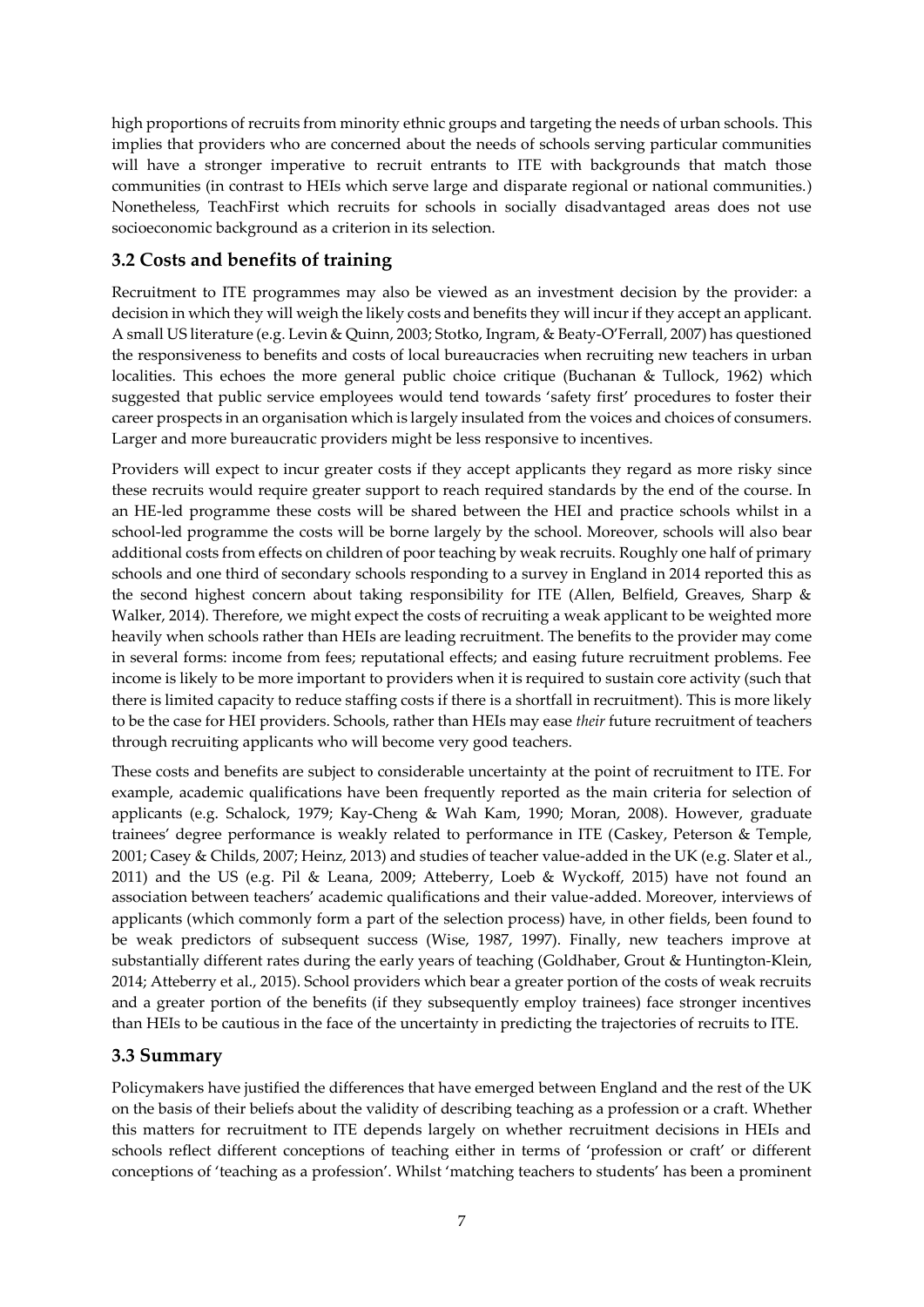theme in debate over routes into teaching in the US, it has rarely been cited in the policy literature in the UK. The distinction between general and specific human capital and the implications for providers of factors affecting the benefits and costs of recruiting to ITE have also received little attention in the UK policy literature and our research examines whether these factors might matter a great deal in practice.

## **4 Method**

In this research we examined evidence of relationships between recruitment practice and contexts for recruitment to ITE. Our evidence base comprises in-depth interviews with 29 HEI tutors, 24 teachers and 5 local authority officials responsible for the selection of applicants to ITE and first teaching jobs in England, Northern Ireland, Scotland and Wales. We were interested in two kinds of evidence: (i) recruiters' attributions of relationships between their practice and the circumstances in which they worked; and (ii) patterns of similarity and difference (or 'linkages' in the words of Ritchie, Spencer & O'Connor, 2003) which were suggested by comparison of transcripts from recruiters working in different contexts. We judged that recruiters' attributions would provide an insufficiently rich picture given that interviewees could be unaware of some contextual influences on their practice. We used triangulation, peer review, member checks and thick description as verification procedures (Creswell, 1998; Anfara, Brown & Mangione, 2002). For triangulation we interviewed more than one individual from most of the institutions in our sample and requested examples of documentation. Gathering different voices from the same institution proved more illuminating than documents. We used a reference group of senior policy makers and teachers responsible for recruitment in developing our interview schedule and establishing descriptive categories in our analysis. Our research team included academics with different disciplinary backgrounds and different experiences of policy environments and our internal review was supplemented by scrutiny from other academics at authors' institutions. In addition, our analysis of patterns in the data was revised following review from academics beyond the team following presentations and discussions in 2015. The descriptions provided in the transcripts were "thick" in so far as they established interviewees' experience, sense of role and purpose, relationship of role to practice, exemplars of practice and comparison of practice with others.

The sample of interviewees is set out in Table 2. Our interviewees were selected to uncover possible differences within and between jurisdictions. We therefore selected interviewees working at institutions with differing contexts within each jurisdiction (e.g. more and less selective HEIs and schools serving more and less advantaged localities by SES). We also included individuals with different types of responsibility in the recruitment process. Within England we interviewed tutors from six HEIs (three research intensive and three teaching intensive). Our sample of school-led ITE included teachers working in primary and secondary schools which were experienced different levels of difficulty in recruiting to first teaching posts. Our sample from Scotland included 4 Local authority (LA) officers as, following the formal linkage between ITE and teachers' induction year under the McCrone agreement in 2002 (see SEED 2001), they have formal partnerships with HEIs in the preparation of new teachers. In reporting our data we indicate interviewee role, institutional type and jurisdiction.

## *Table 2 about here*

We drew on discussions with a group of policymakers and senior school managers (two half-day meetings) and our reading of the literature on recruitment to ITE in framing a set of issues to be explored through the interviews. We then devised an interview schedule with 'headline' questions and follow up prompts to probe interviewees' reasoning and assumptions (Qu & Dumay, 2011). In addition, interviewees were asked to bring along any recruitment material (advertisements, criteria etc.) which were used as interview prompts (see Hurworth, 2012). We aimed to reduce the scope for 'social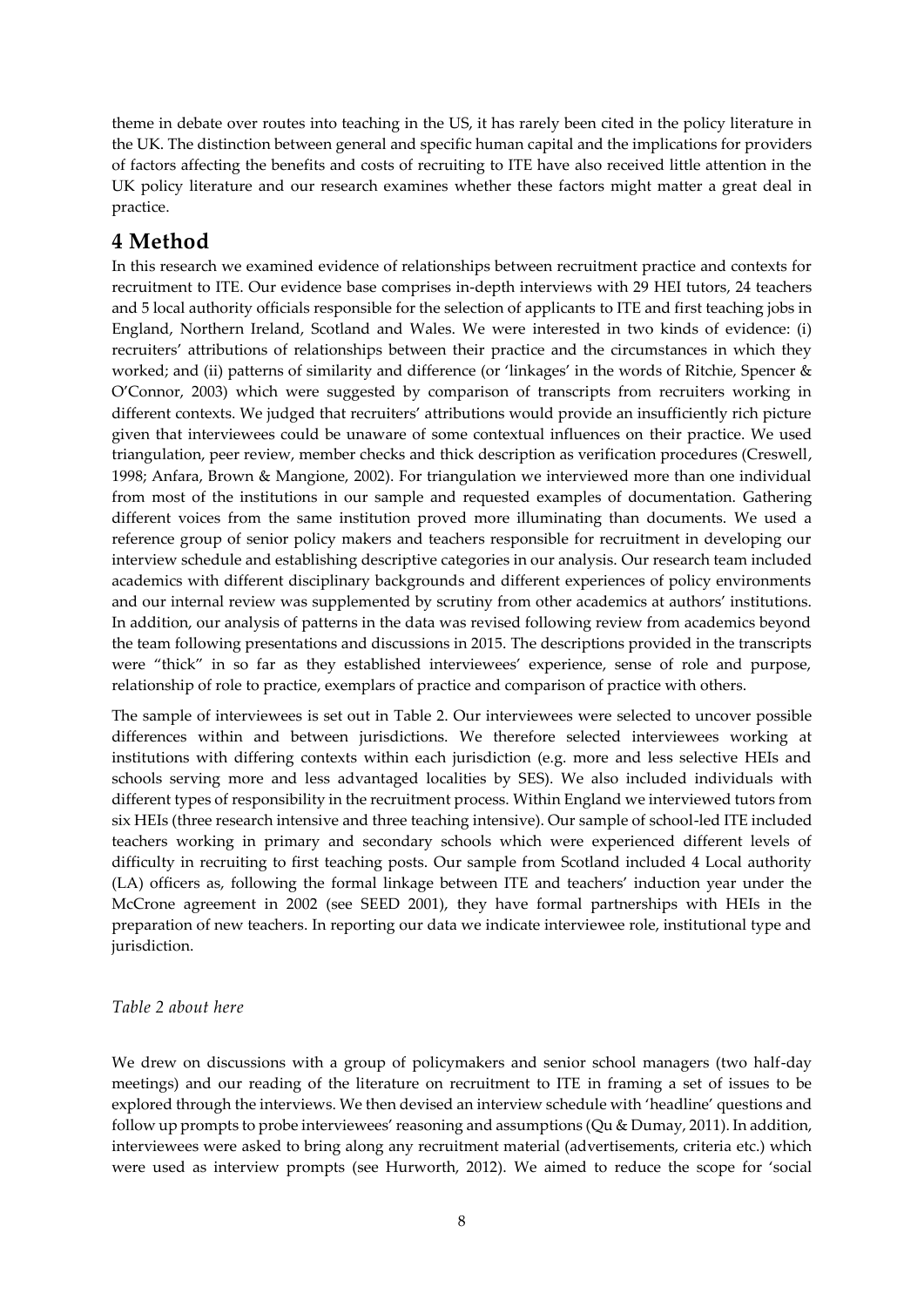desirability bias' (Engberg, 2004; Gonyea, 2005), through (i) questions (such as 'what criteria do you use in your recruitment?') which avoided any indication of what the interviewer thought might be 'a good criterion'; (ii) questions which avoided signalling issues (such as using applicants' tendency towards critical reflection as a critical decider) which have been suggested in literature as important context related differences in teacher education; and (iii) requests for observations about the recruitment practice of colleagues (since interviewees were less likely to reveal aspects of their own practice which they thought might be considered questionable).

Each interview took place in a location chosen by the interviewees (normally their place of work). Interviews lasted between 30 and 60 minutes and all but one were recorded using a digital recorder. All interviewees were informed about the purpose of the project and assured that any data would be anonymised and treated in confidence and that they would have the right to withdraw at any time (BERA, 2011). The political sensitivity of ITE recruitment was reflected in one interviewee's reluctance to be recorded: this participant was happy to give consent to the interview but did not give permission for audio recording on the grounds that issues around recruitment to ITE were particularly sensitive in the current context of teacher education reform in the jurisdiction where he worked. Permission was granted to the researcher for making hand-written notes during the interview. These were subsequently typed up and used alongside the other transcripts. All of the original recordings were stored locally at each institution on password protected computers. The transcripts of each interview were anonymised and shared with research colleagues via the project's workspace.

We began our analysis by creating codes for the transcripts within each jurisdiction. Following Miles and Huberman (1994) these were descriptive/inferential codes. We agreed on twenty-two descriptive codes (see Appendix A) through on-line dialogue via our workspace, followed by a face to face meeting. A critical factor at this stage was agreeing on descriptors that used language applicable to different policy contexts. Agreement on the individual descriptive codes was facilitated by discussion about more general descriptions (the four headings in Appendix A) which were closely aligned to the sequence in our interview schedule. We explicitly considered whether interviewees' responses suggested different ways of regarding particular aspects of the recruitment process. Once we had agreed our frame we checked consistency in application using our remote workspace. As a first stage in developing pattern codes (Miles & Huberman, 1994) we examined participants' attributions of contextual influences. These concentrated on section 1 in Appendix 1. Discussion with academic peers encouraged us to reconsider our pattern codes in the light of an extended review of literature (Appendix 2). At both stages we used specific quotations in discussing relationships between pattern codes, descriptive codes and transcripts.

## **5 Results**

For the sake of brevity we present our results with brief comments in the light of the previous section. Comparison of accounts suggested some similarities and some differences between recruitment in different contexts with regard to 'teaching as a profession' and 'universal or specific preparation?' Interviewees' direct attributions of contextual effects on their practice concentrated on references to the uncertain costs and benefits of providing ITE. With nearly sixty interviews it is not possible to convey complete pictures of individuals in our sample. Moreover, we do not assume that each interviewee held a coherent and singular perspective on recruitment to ITE. Our purpose was to examine similarity and difference in perspectives on recruitment and indications of ways in which these were related to provider contexts.

## **5.1 Profession or craft?**

HEI tutors, teachers and LA officers were equally likely to declare the importance of identifying applicants who were passionate about teaching and had a 'strong work ethic'. One HEI tutor (England)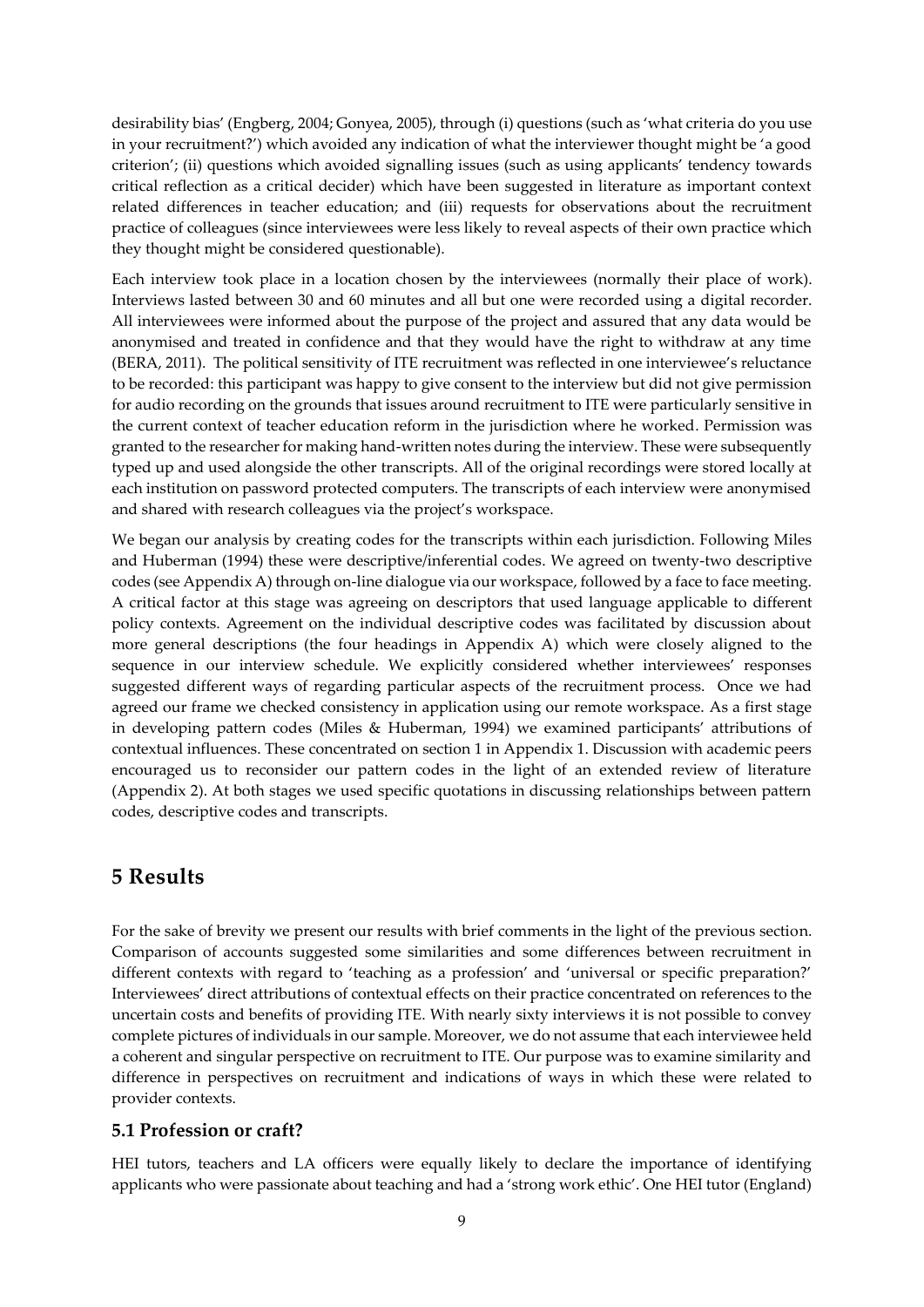believed they could 'see that passion in their eyes'. Another tutor (HEI, teaching intensive, England) referred to the importance they attached to applicants'

*understanding of the demands of primary teaching before you commit fully to the course.* 

and a primary head teacher (England) asserted they were looking primarily for

*candidates who say we want to make a difference, … a passion to actually impacting and steering and shaping young people's lives and primary school teachers* 

The ubiquity of this kind of comment suggested that whatever the impact of 'new public management' on school environments (particularly in England), recruiters still believed it was important to crucial to distinguish between altruistic and self-interested applicants (the adverse selection problem). They also believed they could overcome this problem through professional judgement.

*You need to know that these people are going to be organised and they're going to be resilient and are going to be able to be independent, (Secondary school co-ordinator, School Direct, England)* 

Recruiters did not refer directly to the complexity of knowledge required for teaching but they did refer to the importance of degree qualifications and capacity of reflection. However, HEI tutors and teachers referred to degree qualifications as indicators of depth and relevance of subject knowledge. In some cases HEI tutors regarded pedagogic knowledge as contingent upon subject knowledge.

*It's an indicator of the subject knowledge. It's not necessarily an indicator of pedagogic ability. (HEI teaching intensive tutor, England)* 

*You need to understand subject knowledge in order to understand pedagogy (HEI teaching intensive tutor, NI)* 

However, our interviewers did not suggest that they viewed degree classification was an indication of general intellectual capacity that would enable recruits to make sense of the complex knowledge demands of teaching. The few references to general academic capability focused on coherent writing (within the course and in school):

*And if they can't really actually write at that level does that mean it's very difficult for them to progress in terms of career because they need to write self-evaluation reports, formal reports to the head teacher and so forth. (HEI Tutor, Wales)* 

Teachers and HEI tutors also gave similar prominence to the importance of identifying which applicants were reflective. However, reflection may take different forms according to (i) beliefs about whether knowledge for teaching is complex and uncertain and (ii) whether teachers are expected to make and justify independent judgements about the quality of their teaching. Readiness to talk of 'reflective practitioners' appeared to mask differences which became more apparent following further probes:

*I saw one the other week in a primary school, he came out and why he got it was because he said, 'I did that wrong'. His reflection was immediate. (School Co-ordinator, School Direct, England)* 

 *(I am looking for) 'some sense of a scholarly understanding of the role'. (HEI research intensive tutor, England)* 

The first comment located reflection in a rapid assessment of an action as 'wrong'. This school coordinator repeated the phrase 'reflection was immediate' when finishing her anecdote. It implies that judgement is fairly straightforward and focuses on teacher *actions*. The second comment implies a more considered assessment of an *approach* to teaching which takes the occupation rather than the organisation as its reference point. In our sample we found that HEI tutors in each jurisdiction were more likely than teachers to describe reflection in terms that presumed that knowledge for teaching was complex and uncertain.

#### **5.2 Universal or specific preparation?**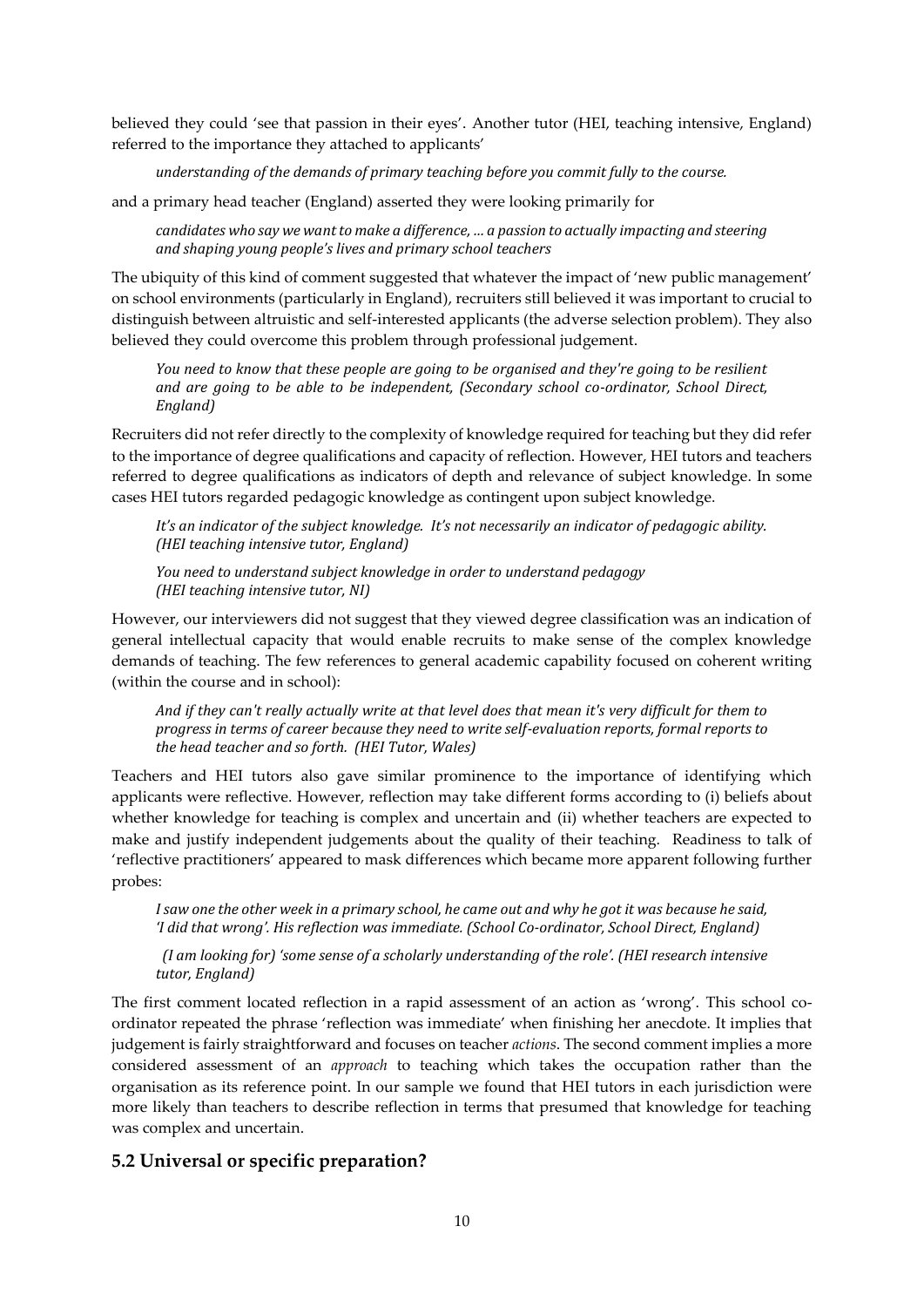HEI tutors in each jurisdiction claimed they were preparing new teachers for any school. A minority also referred to ITE recruitment enabling ethnic and social mobility to serve what they regarded as a fair society. However, school co-ordinators frequently (though not universally) spoke of training teachers either for their own school or for a group of partner schools.

*Training your own and facilitating the needs of Head Teachers in the local community was the drive (for participating in School Direct). (School co-ordinator, School Direct England)* 

*Interviewer: Does that (looking to recruit good NQTs) play any role in your motivation to take on trainees?* 

*Interviewee: Absolutely, yeah, I think it's definitely a motivating factor (School Direct coordinator, England)* 

This focus could affect criteria for recruitment through perception of the school's organisational needs or through seeking a match with the school's approach to educating children.

*I've sat in a number of School Direct interviews, … and the first, discussion about each candidate was always orientated around can we see them fitting into this department? (HEI research intensive tutor, England)* 

*Whether they would work well in the department I guess is whether they'd be personable (Head of Mathematics, Secondary School with School Direct, England)* 

*You need someone who is engaged in, has a similar way of thinking about children (Teacher TeachFirst Wales)* 

*To see whether the candidate is going to be suitable for our school or not…, because our pupils are unique (Teacher 1, Co-ordinator of teacher education, Secondary School with School Direct, England)* 

One positive aspect of this focus on 'training your own' was that schools appeared to be more attentive to recruits' career trajectories beyond ITE. This concern was also apparent in Scotland where there is a stronger link than in England between institutional support for newly qualified teachers and their experience in ITE.

*One of our philosophies is grow your own, train your own, keep your own. (Local Authority officer, Scotland)* 

Despite the public accountability evident in ITE provider league tables, HE tutors in England and Wales expressed less engagement with the subsequent trajectories of beginning teachers and commented that they had insufficient access to the kind of evidence that would make this possible. As one HE tutor in Wales remarked:

*I wouldn't have any statistics for... after they've left us (HEI tutor, Wales)* 

When HEI tutors referred to matching they cited the needs of a community that a particular type of school aimed to serve.

*We look for a commitment to being a Catholic teacher in a Catholic school, what that means. So, preparing children for the sacraments, for example, being a faith witness and participating in the liturgical and prayer life of the school; we look for them to have at least a commitment to that. (HE admissions officer, Scotland)* 

Any form of matching at point of recruitment raises the question of whether ITE can prepare any recruit for any school: is it feasible to regard ITE as enabling human capital development that is general to all schools? HEI tutors (apart from those serving Catholic schools) and a minority of school co-ordinators claimed that by providing contrasting school experiences they could prepare new teachers for very different schools.

*We're making this very clear now, you will go into different schools, while you're here… you're going to be exposed to difference. (HEI tutor, NI)*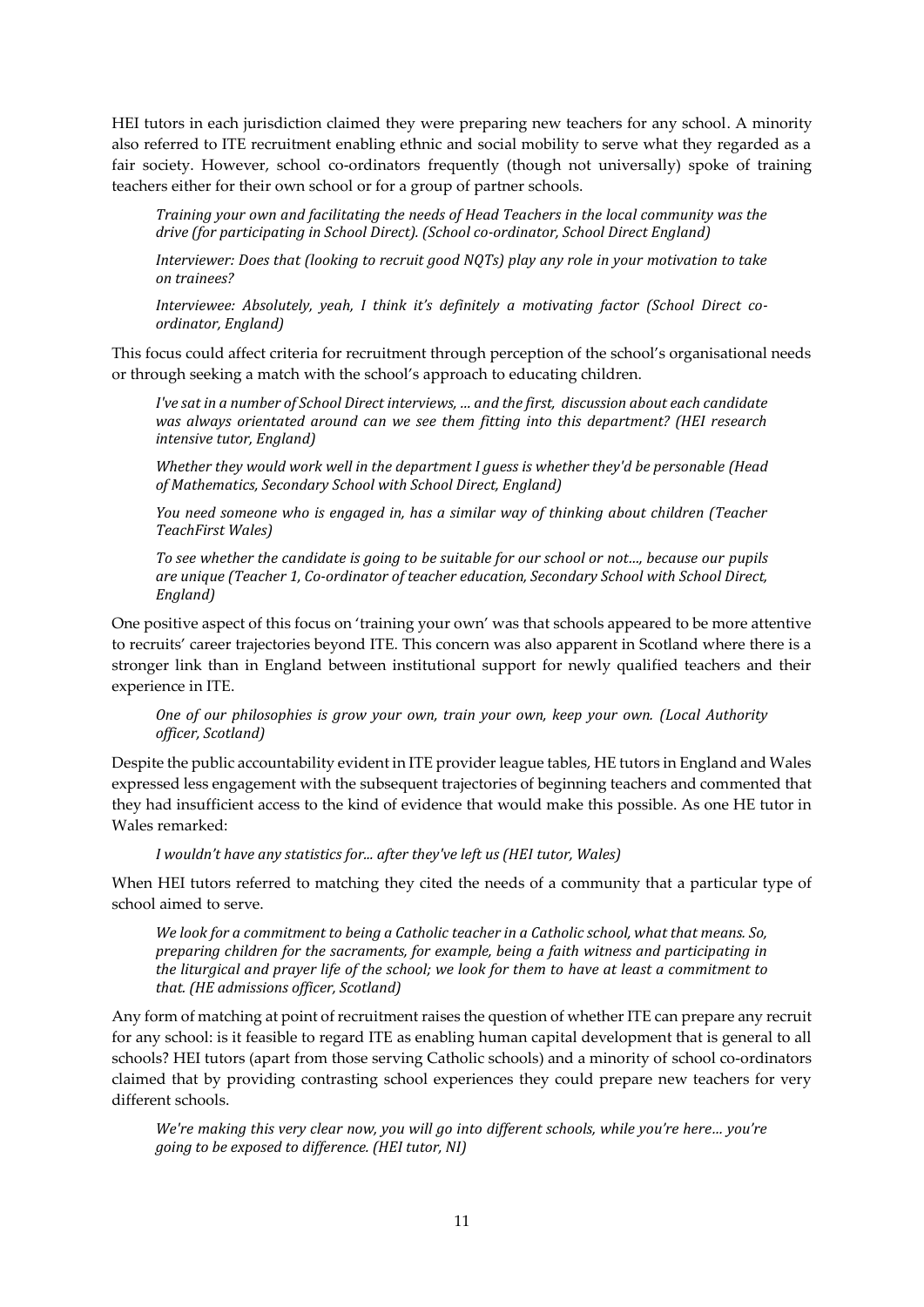*Unless you can then, at the end, that finished product can go and teach in an inner city school, then we've not done our job. (School co-ordinator at suburban school, School Direct, Secondary School England)* 

## **5.3 Costs, benefits and uncertainty**

Providers in all jurisdictions acknowledged a tension between income for their institution and entry standards. Moreover, interviewees claimed they could judge when the benefits of additional income were more than offset by the costs of recruiting applicants who were less than adequate. However, this tension only became a material factor in recruitment for 'disadvantaged' providers: HEIs with less prestigious reputations and schools facing difficulties in recruiting new teachers

*Interviewer: Are you conscious, then, of working with people who've been recruited by others that you're thinking, well, I wouldn't have taken you on?*

*Interviewee: Absolutely, because we're under massive pressure to recruit and …we need to get them in and absolutely, there is no doubt that there are some that fit on paper, that are saying the things that you would expect, but is your gut feeling it? No. (HEI teaching intensive tutor, England)* 

*I don't know whether some institutions are driven by the finance side of, because funding is cut in schools and it could be seen as a lucrative income. (Co-ordinator of teacher education, Secondary School with School Direct, England).*

*I query why we recruit as many people onto teaching courses as we do when we don't need them all. So why don't we just push up the benchmark and just recruit the, bring the best people in? (HE Tutor Wales)* 

HE and school providers were also mindful of reputational effects for future recruitment and for their standing within the profession.

*I think because of our name and the quality that has come from this school, when teachers get a job elsewhere, we want to carry that on. (Co-ordinator of teacher education, Secondary School with School Direct, England)* 

Despite believing in their capacity to distinguish between marginal candidates, recruiters referred to two main sources of uncertainty: the challenge of balancing different criteria and the predictive power of the indicators they used. Recruiters referred to a wide range of criteria they used to judge applicants: (i) knowledge and understanding as indicated by academic achievements and functional skills; (ii) communication and engagement; (iii) character & motivation; (iv) life experience; and (v) reflection and ability to learn and adapt. This plurality creates a weighting problem. HE tutors in Wales and Northern Ireland described the scoring systems they were expected to use to address this problem. Most expressed the view that their own professional instincts were more likely to lead to good decisions than the strict application of a scoring system. Interviewees in each jurisdiction and each type of provider aimed to resolve the problem by using multiple threshold criteria (such as degree classification, literacy of applications, skills tests and school experience as a 'helper) to rule out unacceptable applicants and then relying on professional instincts which they found difficult to relate to their espoused criteria.

*It's that indefinable again almost, isn't it, did he have that X factor, no, he didn't have that, but even they, I don't think could put into words, but we all knew what we meant, (HEI tutor on recruitment decision taken with head teachers in School Direct provision, England)* 

*It sounds corny but you get a feel for people, don't you? (Primary Head teacher, School Direct, England)* 

*Really you do only need one question and a bit of a conversation to find out what you are looking for. [Yes] You sort of still have that instinctive, (HEI tutor Wales)* 

*There's still people who are good, but you know the ones that really leap out and you think, yes, you'll make it. (HEI tutor N. Ireland)*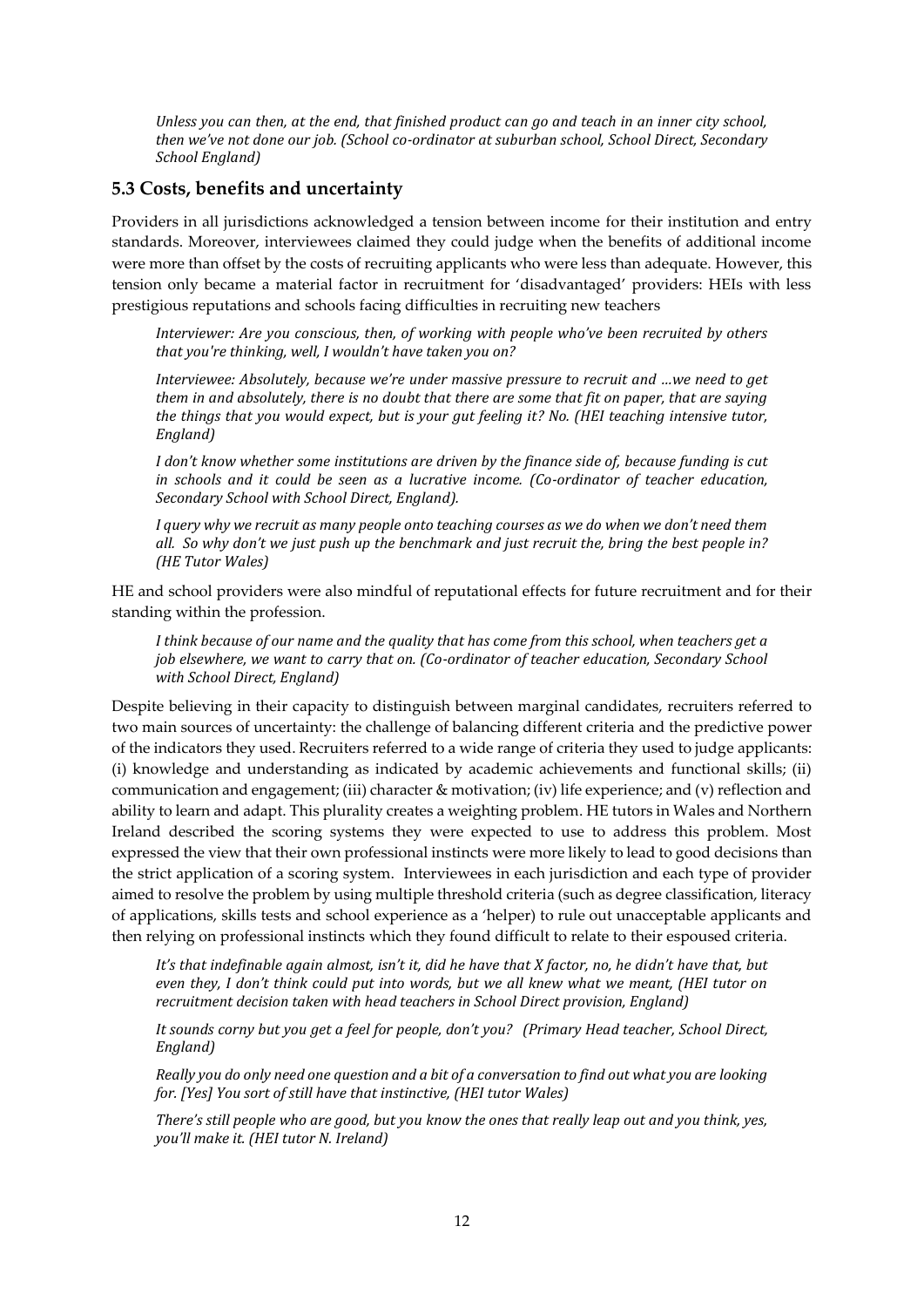HEI tutors in each jurisdiction expressed greater scepticism about the relationship between academic qualifications and the knowledge required for teaching.

*The qualifications are really important, (Primary School Head teacher, School Direct, England)* 

*Sometimes, people who are excellent at Maths, who've come with a First from Oxford or Cambridge, it goes back to this whole idea that they've always understood it, sometimes they don't understand those sort of basic principles, or they can't see it in different ways and explain it in different ways. \_ (HEI research intensive tutor, England)* 

*They've just understood it from an instrumental point of view to pass their GCSE, to pass their A' Level and have done very well, but don't actually understand the underlying principles, then you've got issues really, but I don't think you can actually determine that in an interview (HEI research intensive tutor, England)* 

Recruiters also stressed applicants' future ability to engage with children and to understand and choose between alternative teaching strategies. As noted earlier, this criterion was largely treated as independent from subject content knowledge and also acknowledged as difficult to predict. As with judgements about subject knowledge, HEI tutors tended to be more cautious about the indicators they could use.

*One of the biggest problems with asking candidates about their experience is they've never had experience really as a class teacher. (HEI Research intensive tutor, England)* 

Nonetheless, most HEI tutors judged aptitude for pedagogy through applicants' interactions with adults during the recruitment process.

*(of an oral presentation) It gives the panel, who don't hardly speak at all, an immediate view of someone's preparation skills, understanding of selection of the piece, delivering the piece, communicating, without having any questions thrown at them. (HEI tutor Northern Ireland)* 

In contrast, School Direct co-ordinators emphasised their observation of how applicants worked with small groups of children during the selection process. Teachers had access to information that was more closely connected with the criterion for judgement, although this might have encouraged greater emphasis on what applicants could do now as opposed to what they could do after ITE.

Schools faced stronger incentives than HEIs to emphasise what they referred to as 'classroom readiness'. These incentives were created by additional costs that discouraged schools from accepting 'adequate' applicants. First, in a traditional route a school can more easily mitigate the effect on children of a struggling recruit (ultimately by telling the provider that the recruit needs to be moved). In these circumstances, teachers spoke of their primary allegiance as lying with the children, whereas HEI tutors referred to their primary allegiance with beginning teachers. One referred to this as a 'moral obligation'. Second, whereas the burden of a struggling recruit in a 'traditional' route is shared between the HEI and the school in a School Direct route the extra workload falls mainly on teachers in that school

 *(in School Direct) You're placing them in a department for a significantly longer period of time than you would on an all PGCE and that department is taking more responsibility for them, that first thought that's going through their mind is, is this person going to bring shedload of extra workload. \_(HEI research intensive tutor, England)* 

*We haven't got time to get involved with organisations that don't send great people through Head teacher, Primary School, School Direct, England)* 

Therefore there was an inherent logic in schools being more inclined than HEIs to 'play safe'.

*Head Teachers can be more rigorous in terms of their expectations of the degree. We may accept a 2:2 on our PGCE route, but a Head Teacher on a School Direct alliance might be very, very strict that they only want 2:1 and above. (HEI teaching intensive tutor, England)* 

*Traditionally people who've perhaps worked in industry and are coming out and wanting to sort of get straight in there, they've got perhaps a few more years of experience, have got the confidence to be there straight away in the classroom (Head of Department, School Direct, England).*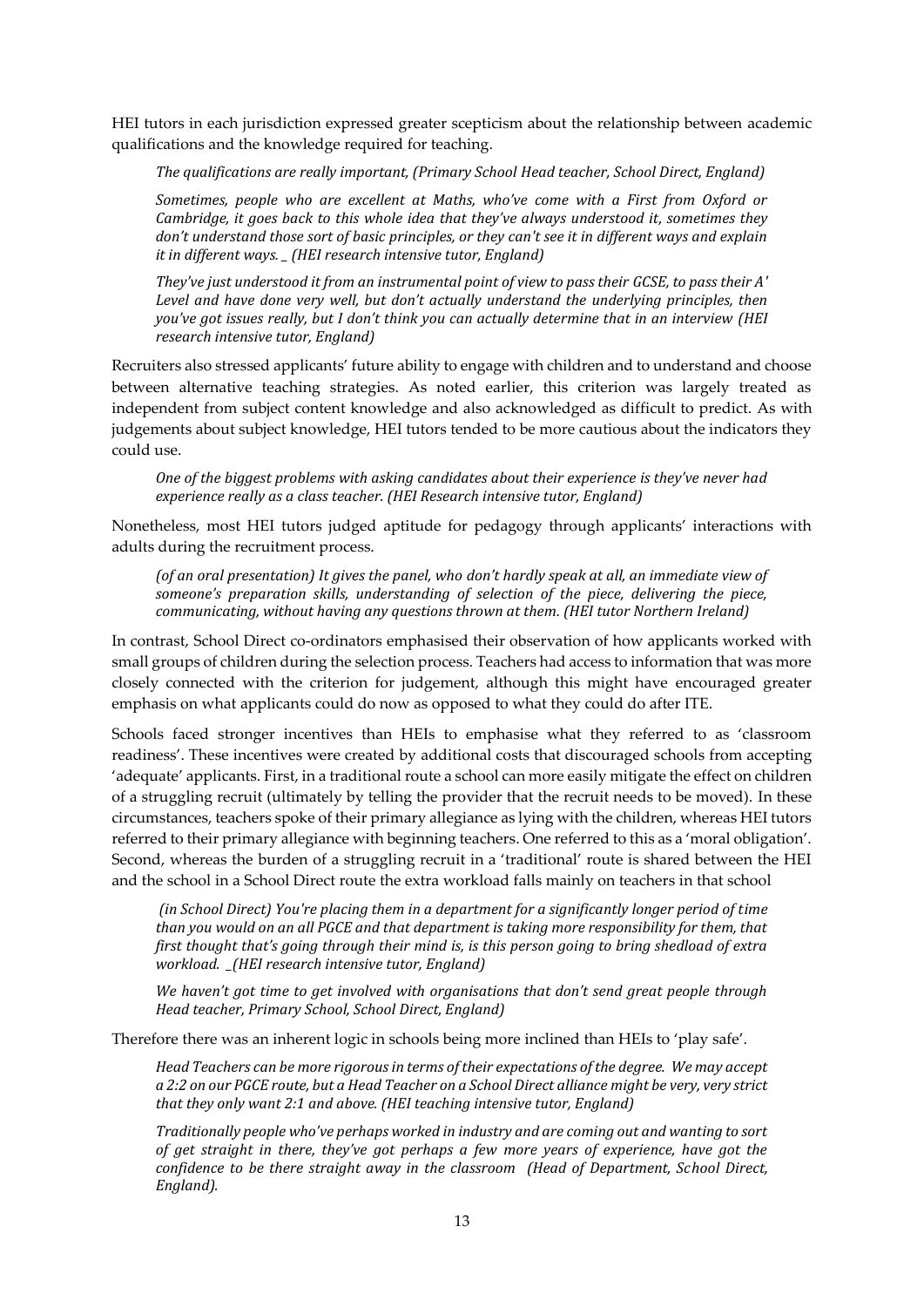*I've interviewed some real quality candidates for salaried routes in particular, but the schools don't want them because they have the person that they want and who is their HLTA (Higher Level Teaching Assistant) as part of the candidates, so they will go for that person who, at times, has been weaker at the interview process. (HEI teaching intensive tutor England)* 

Regardless of whether the criteria being employed are, in fact, good predictors of subsequent teacher quality, schools tended to emphasise immediate rather than future capability and teachers used the phrase 'classroom readiness' to convey this emphasis. HEI tutors appeared to give more weight to potential for development than readiness to cope with the organisational demands of the classroom.

*Some people who are quite, you know they want to show that they are confident because they are the first person. Yes, sometimes confidence is good but sometimes the person holds back is a little bit of everything (HEI tutor, Wales)* 

*We're always looking for potential, we're not looking for a finished article. (HEI research intensive tutor, England)* 

#### **5.4 Summary**

The shift towards school leadership in recruitment to ITE in England has occurred in a policy context that has been variously described as 'organisational professionalism', 'performativity' and 'standards driven'. This contrasts with education policy elsewhere in the UK where the idea of occupational professionalism has been reinforced by academic-led policy reviews commissioned by governments in Northern Ireland, Scotland and Wales. Our HEI interviewees in England had maintained an 'occupational professionalism' perspective similar to their colleagues in HEIs elsewhere in the UK. HEI tutors claimed to use similar criteria, similar indicators and similar processes. Decisions about marginal applicants were related to providers' market position rather than professional perspective.

Schools that accept government quality standards for teaching and which closely monitor and evaluate teacher performance should be less concerned than HEI tutors that new teachers might exploit classroom autonomy to the disadvantage of children. However, the School Direct co-ordinators we interviewed were as emphatic as HEI tutors about the importance of applicants' work ethic and passion for working with children. We did, however, find some indications that HEI tutors were more likely than teachers recruiting for School Direct to believe that knowledge for teaching was complex and that developing this knowledge could be arduous and troublesome. HEI tutors were more likely to refer to looking for signs that applicants had the capacity and appetite for profound learning from the experience of teaching.

However, this apparent difference in epistemological beliefs looked more complex in relation to the trust that recruiters placed in the indicators they were using. HEI tutors and School Direct recruiters used degree classification as an indicator of subject knowledge, but many HEI tutors said they were sceptical of its predictive value (in line with available evidence). Conversely, HEI tutors relied on engagement with adults during the recruitment process as an indicator of engagement with children, whereas School Direct recruiters relied on applicants' engagement with pupils during the recruitment process. Moreover, all recruiters expressed much more confidence in their ability to judge applicants than we might have expected either from their reservations about available indicators or the evidence base on recruitment processes. There were signs of confidence bias in beliefs about the efficacy of professional judgement.

We also found that the School Direct recruiters we interviewed tended to be looking for an organisational match between applicants and their school: either in terms of 'fitting in' with the school organisation and ethos or sharing the school's perspective on what schooling should be like. Teachers explained this emphasis in relation to their expectations that ITE recruits would progress to teaching jobs either in that school or one of its partner schools. Most of the HEI tutors we interviewed expressed their purpose as preparing recruits for a diverse schooling system. Those HEI tutors who had participated in interviews for School Direct claimed that some applicants were being rejected from one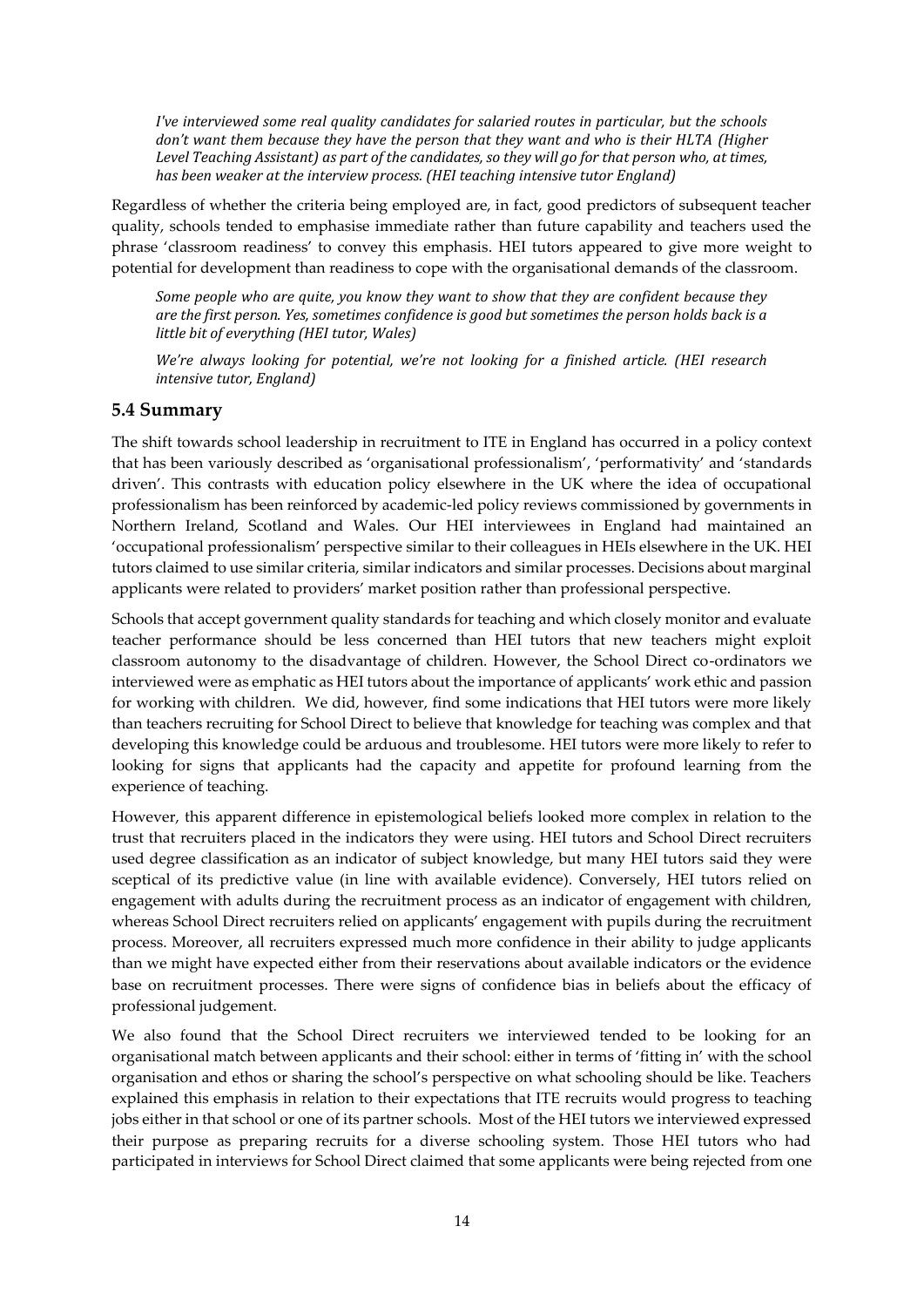school where they 'did not fit in' when they would have been welcomed as 'strong candidates' at another nearby school.

Finally, and perhaps most critically, schools faced greater costs than HEIs if they accepted a marginal candidate who did not live up to expectations. Therefore, they had more incentive than HEIs to be cautious. Moreover, schools placed more weight on what they perceived as applicants' 'classroom readiness' at point of recruitment and less weight on capacity to improve.

## **6 Conclusion**

We examined relationships between the context and recruitment to ITE. Our investigation was prompted by two observations that are now well grounded in evidence from different countries: the quality of teachers dominates the effect of schools on students' achievements and the quality of the teaching force is shaped in part by who is recruited. 'Home international' comparisons between the jurisdictions of the United Kingdom enable a perspective on whether the process of recruitment to ITE might be important for the subsequent quality and character of the teaching force. Policy makers in England have recently shifted the balance of responsibility for recruitment from HEIs to schools. Policy makers in Wales are considering a similar change, but at present their recruitment is firmly in the control of HEIs. Recruitment to ITE in Northern Ireland remains firmly in the control of HEIs whilst policymakers in Scotland remain committed to its partnership of HEIs and local authorities in recruiting to ITE.

To some extent these differences can be seen in comparisons of policy statements and associated flows in numbers and characteristics of recruits to ITE. Our primary purpose was to improve capacity to interpret these data through a deeper understanding of the recruitment processes that HEIs, schools and local authorities were adopting in different policy contexts. We have used our in-depth qualitative data to suggest a way that researchers, policymakers and practitioners could frame the issues they are addressing. First, recruitment practice will reflect recruiters' perceptions of teaching as an occupational profession, organisational profession or craft (and, therefore, their beliefs about adverse selection and their epistemic beliefs about knowledge for teaching). There may be tendencies towards particular forms of bias such as confidence in the efficacy of professional judgement. Second, recruitment practice will be affected by the degree to which recruiters think of ITE as a universal or specific preparation and in particular whether they treat it as preparation for an organisation or a profession. Recruiters' perceptions in relation to points one and two can be understood in terms of how they position themselves in relation to prevailing policy towards ITE. Third, recruitment practice will be affected by the costs and benefits that accrue to the provider (as opposed to the profession).

This way of framing the problem suggests several predictions which are consistent with available evidence about recruitment to ITE in the UK and the evidence we have presented here. First, a shift from HEI-led to School-led recruitment to ITE will strengthen a move towards organisational professionalism as school networks develop distinctive approaches to education. If schools are licenced to lead ITE on the basis of endorsement from inspections and pupil examination results there is a risk that preparation for teaching will become biased towards the needs of 'successful' schools. Second, the ratio of recruits to target for ITE will be lower if responsibility for recruitment is shifted to schools: schools will be cautious in their decisions because they bear a greater share of the risk from applicants who do not fulfil expectations and schools will reject applicants who will not 'fit in' with them but who might fit in elsewhere. Third, school leadership of recruitment to ITE is likely to result in greater weight being given to evidence of applicants' engagement with pupils and stronger emphasis on trainees' subsequent employment trajectories.

Policy plays a strong (though not necessarily) determining role in shaping the context for recruitment to ITE and possibilities for improving the teacher workforce through recruitment have become salient for policymakers as the importance of the individual teacher has become more fully recognised. Policies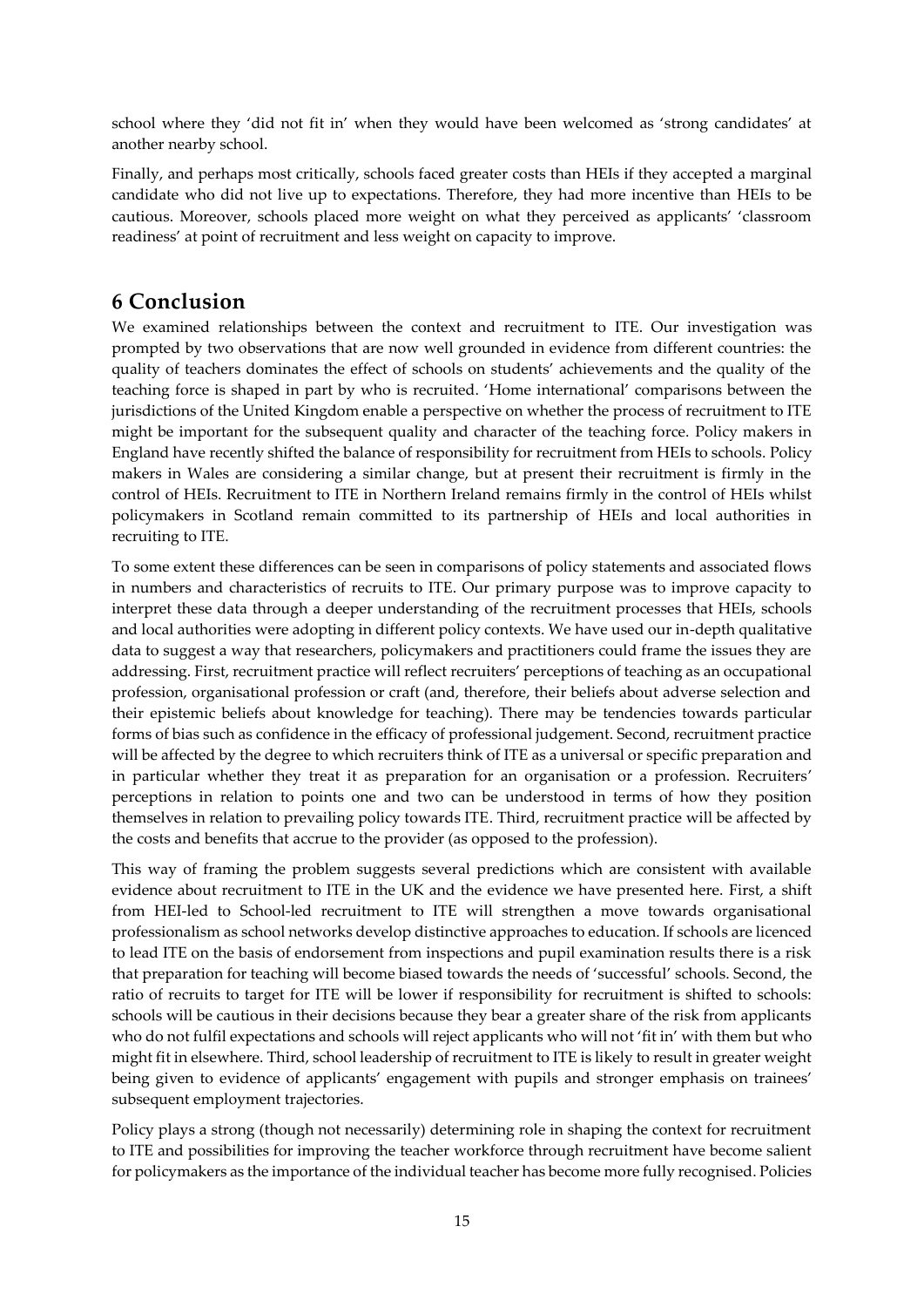need to be judged not only by prospects for creating positive effects but also in terms of the unwished for problems that any policy change necessarily creates. Policymakers, like HEI tutors and teachers, would do well to recognise how hard it is to 'let the right one in'.

## **References**

Allen, M. B. (2005). *Eight questions on teacher recruitment and retention: What does the research say?*  Denver, CO: Education Commission of the States.

Allen, R., Belfield, C, Greaves, E., Sharp, C. & Walker, M. (2014). *The Costs and Benefits of Different Initial Teacher Training Routes*, *IFS Report R100*. London: Institute for Fiscal Studies.

Anfara, V. A., Brown, K. M., & Mangione, T. L. (2002). Qualitative analysis on stage: Making the research process more public. *Educational Researcher*, *31*(7), 28-38. http://dx.doi.org/ 10.3102/0013189X031007028

Applegate, J. H. (1987). Teacher candidate selection. An overview. *Journal of Teacher Education*, *38*(2), 2-6. http://dx.doi.org/10.1177/002248718703800202

Atteberry, A., Loeb, S., & Wyckoff, J. (2015). Do first impressions matter? Predicting early career teacher effectiveness. *AERA Open*, *1*(4). http://dx.doi.org/10.1177/2332858415607834

Author (2010a). Details removed for peer review

Author (2010b). Details removed for peer review

Author (2015). Details removed for peer review

Ball, S. J. (2003). The teacher's soul and the terrors of performativity. *Journal of Education Policy*, *18*(2), 215-228.

Barton, L., Barrett, E., Whitty, G., Miles, S., & Furlong, J. (1994). Teacher education and teacher professionalism in England: Some emerging issues. *British Journal of Sociology of Education*, *15*(4), 529- 543. <http://dx.doi.org/10.1080/0142569940150406>

BERA (British Educational Research Association) (2011). Ethical guidelines for educational research. Retrieved from<https://www.bera.ac.uk/researchers-resources/resources-for-researchers>

Brignall, S., & Modell, S. (2000). An institutional perspective on performance measurement and management in the 'new public sector'. *Management Accounting Research*, *11*(3), 281-306.

Brisard, E., Menter, I., & Smith, I. (2007). Researching trends in initial teacher education policy and practice in an era of globalization and devolution: A rationale and a methodology for an Anglo‐Scottish 'home international'study. *Comparative Education*, *43*(2), 207-229.

Bryk, A., Lee, V. & Holland. P. (1993). *Catholic schools and the common good.* Cambridge, MA: Harvard University Press.

Buchanan, J. M., & Tullock, G. (1962). *The calculus of consent: Logical foundations of constitutional democracy*. Ann Arbor, MI: University of Michigan Press.

Buehl, M. M., & Fives, H. (2016). The role of epistemic cognition in teacher learning and praxis in J. A. Greene, W. A. Sandoval & I. Bråten (Eds.), *Handbook of epistemic cognition* (pp. 247-264). London: Routledge.

Bullough, Jr., R. V. (2011). Ethical and moral matters in teaching and teacher education. *Teaching and Teacher Education*, *27*(1), 21-28. http://dx.doi.org/10.1016/j.tate.2010.09.007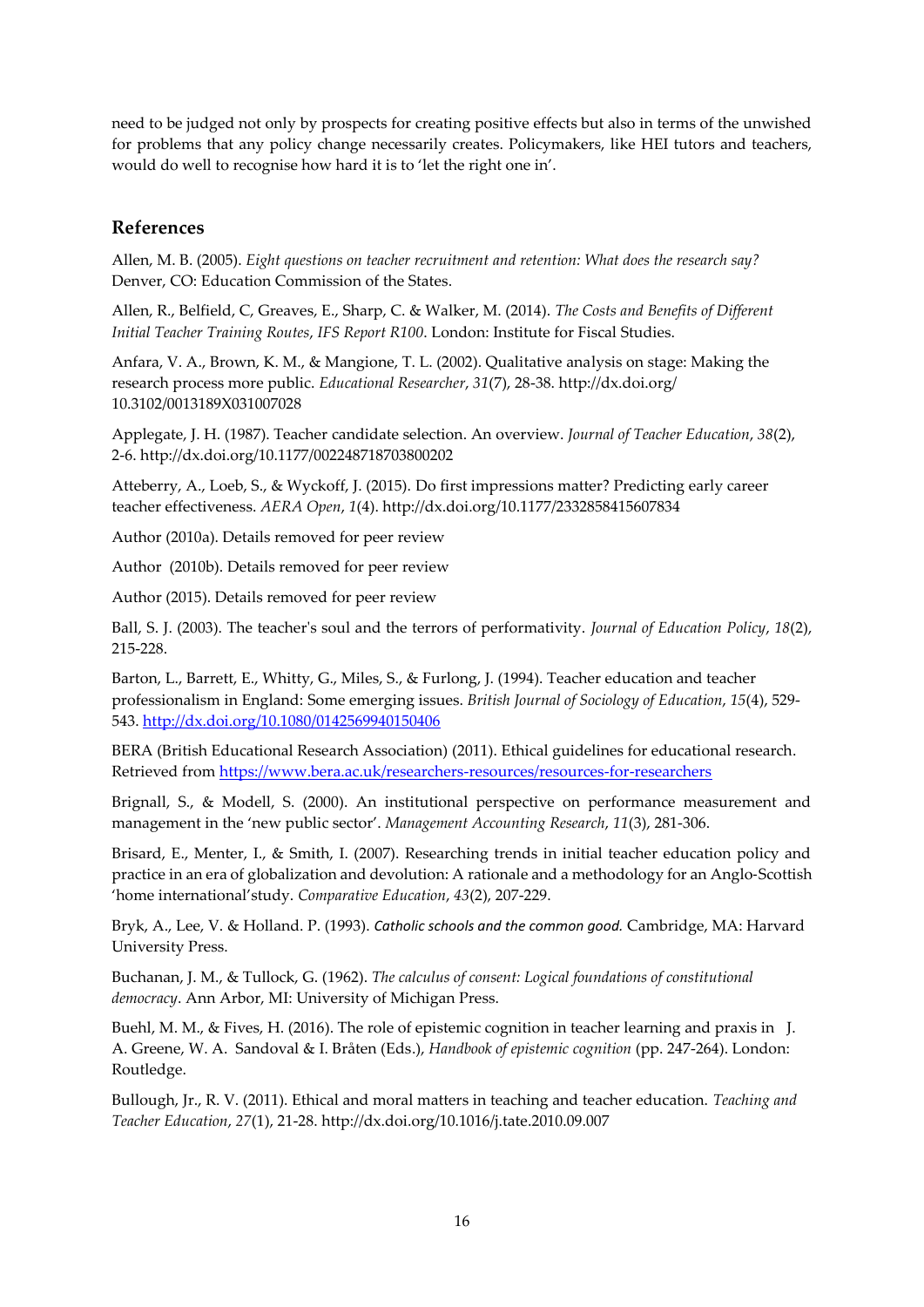Carrington, B. & Skelton, C. (2003). Re-thinking 'role models': equal opportunities in teacher recruitment in England and Wales. *Journal of Education Policy*, *18*(3), 253-265. http://dx.doi.org/ 10.1080/02680930305573

Carrington, B., Tymms, P., & Merrell, C. (2008). Role models, school improvement and the 'gender gap'—do men bring out the best in boys and women the best in girls? *British Educational Research Journal*, *34*(3), 315-327. http://dx.doi.org/10.1080/01411920701532202

Casey, C., & Childs, R. (2007). Teacher education program admission criteria and what beginning teachers need to know to be successful teachers. *Canadian Journal of Educational Administration and Policy*, *67,* 1–24. Retrieved from <http://www.eric.ed.gov/PDFS/EJ806982.pdf>http://dx.doi.org/

Caskey, M. M., Peterson, K. D., & Temple, J. B. (2001). Complex admission selection procedures for a graduate preservice teacher education program. *Teacher Education Quarterly, 28*(4*)*, 7-21. Retrieved from JStor [http://www.jstor.org/stable/23478313?seq=1#page\\_scan\\_tab\\_contents](http://www.jstor.org/stable/23478313?seq=1#page_scan_tab_contents)

Chapman, C. (2013). Academy federations, chains, and teaching schools in England: Reflections on leadership, policy, and practice. *Journal of School Choice*, *7*(3), 334-352.

Chartered Institute of Personnel and Development (CIPD) (2014). *Labour market outlook spring 2014.* London, CIPD.

Clotfelter, C. T., Ladd, H. F., & Vigdor, J. L. (2006). Teacher-student matching and the assessment of teacher effectiveness. *Journal of Human Resources*, *41*(4), 778-820. http://dx.doi.org/10.3368/jhr.XLI.4.778

Creswell, J. (1998). *Qualitative inquiry and research design: Choosing among five traditions*. Thousand Oaks, CA: Sage.

Dee, T. S. (2005). A teacher like me: Does race, ethnicity, or gender matter? *American Economic Review*, *95*(2), 158-165. http://dx.doi.org/10.1257/000282805774670446

Dee, T. S. (2007). Teachers and the gender gaps in student achievement. *Journal of Human Resources, 42*(3), 528-554. http://dx.doi.org/10.3368/jhr.XLII.3.528

Delfgaauw, J. & Dur, R. (2008). Incentives and workers' motivation in the public sector. *The Economic Journal, 118*(525), 171-191. http://dx.doi.org/10.1111/j.1468-0297.2007.02108.x

Department for Education (2011). *Training our next generation of outstanding teachers*. London: Department for Education.

Donaldson, G. (2011). *Teaching Scotland's future: A report of the review of teacher education in Scotland.* Edinburgh: Scottish Government.

Doyle, W. (2006). Ecological approaches to classroom management. In C. M. Evertson & C. S. Weinstein (Eds.), *Handbook of classroom management* (pp. 97–125). Mahwah, NJ: Lawrence Erlbaum.

Edwards, A., Gilroy, G. & Hartley, D. (2002) *Rethinking teacher education: collaborative responses to uncertainty*. London: Routledge Farmer.

Eide, E., Goldhaber, D., & Brewer, D. (2004). The teacher labour market and teacher quality. *Oxford Review of Economic Policy*, *20*(2), 230-244[. http://dx.doi.org/10.1093/oxrep/grh013](http://dx.doi.org/10.1093/oxrep/grh013)

Ellis, V., Maguire, M., Trippestad, T. A., Liu, Y., Yang, X., & Zeichner, K. (2016). Teaching other people's children, elsewhere, for a while: the rhetoric of a travelling educational reform. *Journal of Education Policy*, *31*(1), 60-80. <http://dx.doi.org/10.1080/02680939.2015.1066871>

Engberg, M. E. (2004). Improving intergroup relations in higher education: A critical examination of the influence of educational interventions on racial bias. *Review of Educational Research*, *74*(4), 473-524. http://dx.doi.org/10.3102/00346543074004473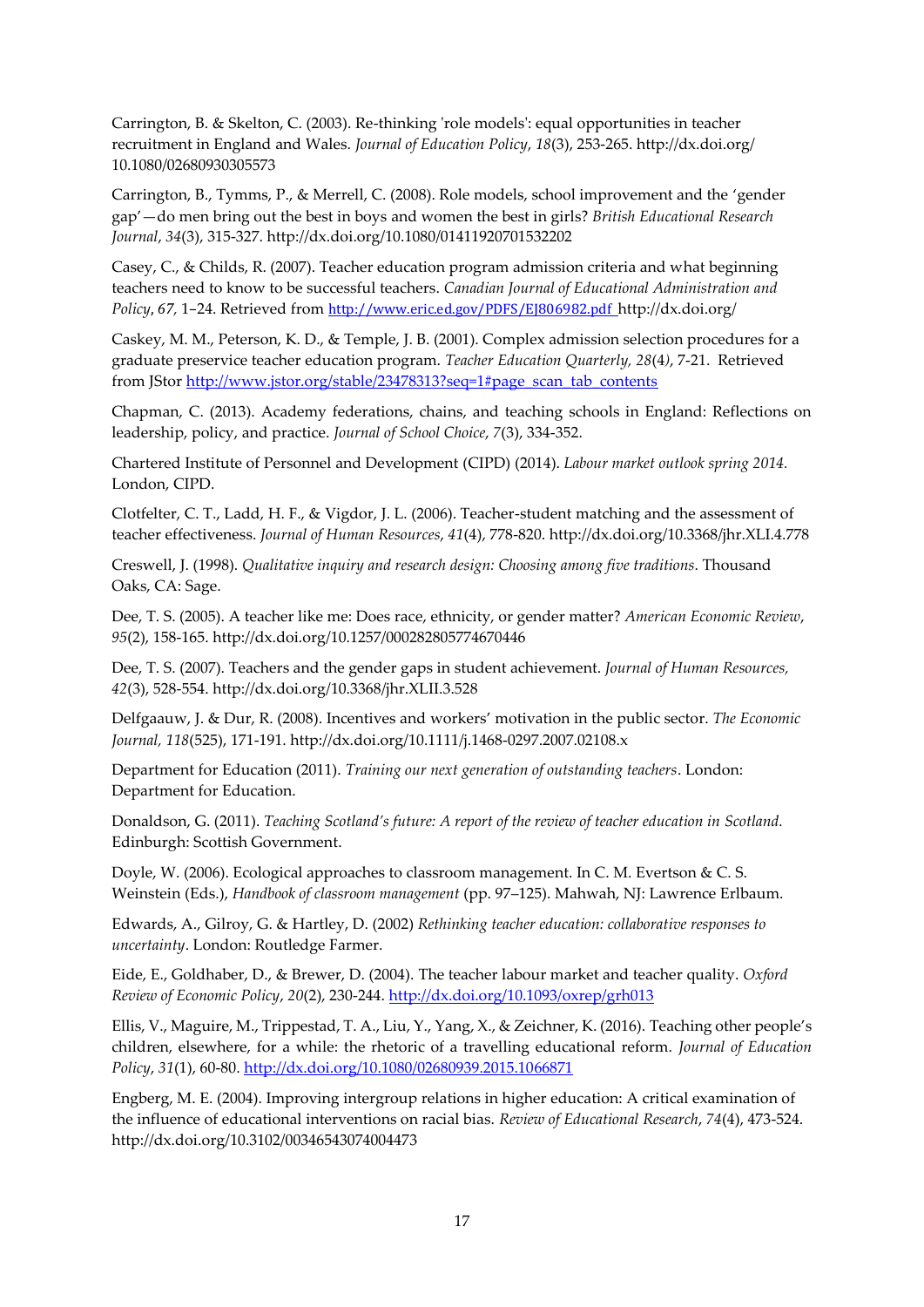Evans, L. (2011) The 'shape' of teacher professionalism in England: professional standards, performance management, professional development and the changes proposed in the 2010 White Paper. *British Educational Research Journal*, 37(5), 851-870. http://dx.doi.org/10.1080/01411926.2011.607231

Evetts, J. (2009). New professionalism and new public management: Changes, continuities and consequences. *Comparative Sociology*, *8*(2), 247-266. http://dx.doi.org[/10.1163/156913309X421655](http://dx.doi.org/10.1163/156913309X421655)

Freidson, E. (2001). *Professionalism: The third logic*. Cambridge: Polity.

Furlong, J. (2015). *Teaching tomorrow's teachers: options for the future of initial teacher education in Wales*. Oxford: University of Oxford Department of Education.

Furlong, J., Hagger, H. Butcher, C. & Howson, J. (2006) *Review of Initial Teacher Training Provision in Wales; A report to the Welsh Assembly Government* (the Furlong Report). Oxford: University of Oxford Department of Education.

Georgellis, Y., Iossa, E., & Tabvuma, V. (2011). Crowding out intrinsic motivation in the public sector. *Journal of Public Administration Research and Theory*, *21*(3), 473-493. http://dx.doi.org/10.1093/jopart/muq073

Gilroy, P. (1993). Back to the future: The de-professionalisation of initial teacher education in England and Wales. *Australian Journal of Teacher Education*, *18*(2), 5-14. http://dx.doi.org[/10.14221/ajte.1993v18n2.2](http://dx.doi.org/10.14221/ajte.1993v18n2.2)

Goldhaber, D., Grout, C., & Huntington-Klein, N. (2014). *It's selective, but is it Effective? Exploring the predictive validity of teacher selection tools.* CEDR Policy Brief 2014-9. Seattle, Wa.: University of Washington. Retrieved from http://www.cedr.us/papers/working/CEDR%20Policy%20Brief%202014- 9.pdf

Gonyea, R. M. (2005). Self-reported data in institutional research: Review and recommendations. *New directions for institutional research*, *127(5)*, 73-89. http://dx.doi.org/10.1002/ir.156

Gorman, E. H., & Sandefur, R. L. (2011). "Golden age," quiescence, and revival: How the sociology of professions became the study of knowledge-based work. *Work and Occupations*, *38*(3), 275-302. http://dx.doi.org/10.1177/0730888411417565

Gove, M. (2010). *Speech by Michael Gove to the National College annual conference, Birmingham 25th November 2010*. London. Department for Education. Retrieved from https://www.gov.uk/government/speeches/michael-gove-to-the-national-college-annual-conferencebirmingham

Guarino, C. M., Santibanez, L., & Daley, G. A. (2006). Teacher recruitment and retention: A review of the recent empirical literature. *Review of Educational Research*, *76*(2), 173-208. http://dx.doi.org/10.3102/00346543076002173

Haberman, M. (1995). Selecting "star" teachers for children and youth in urban poverty. *Phi Delta Kappan*, *76*(10), 777-781. Retrieved from http://eric.ed.gov/?id=EJ505022

Heinz, M. (2013). Tomorrow's teachers—selecting the best: An exploration of the quality rationale behind academic and experiential selection criteria for initial teacher education programmes. *Educational Assessment, Evaluation and Accountability*, *25*(2), 93-114. http://dx.doi.org/10.1007/s11092- 013-9162-1

Higher Education Statistics Agency (HESA). (2015). *Destinations of leavers from higher education in the United Kingdom for the academic year 2013/2014 HESA SFR 247*. Cheltenham, HESA. Retrieved from https://www.hesa.ac.uk/sfr217#sfr217chart2

Hoyle, E. (1974) Professionality, professionalism and control in teaching. *London Education Review, 3*(2), 13-19.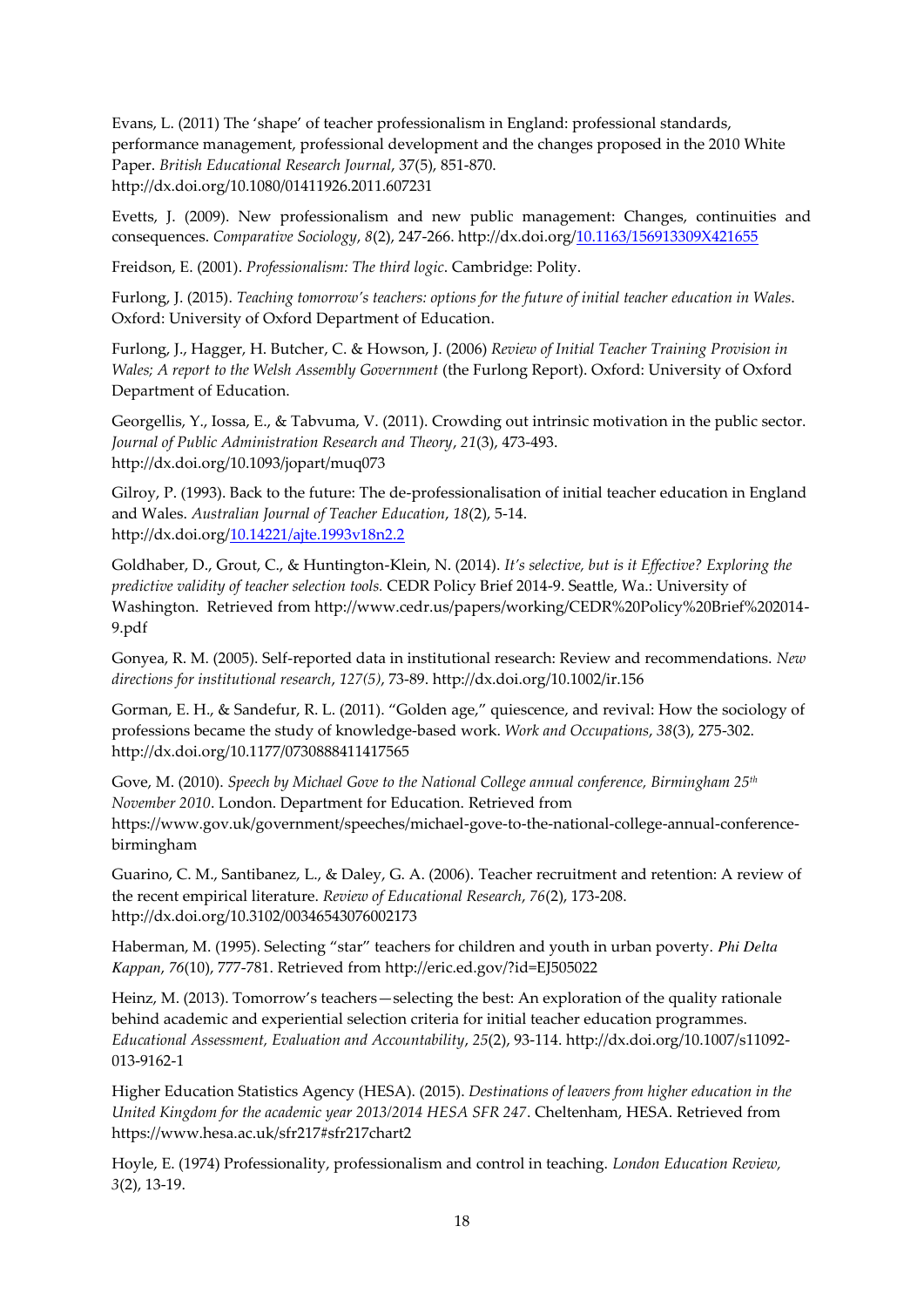Hurworth, R. (2012) Techniques to assist with interviewing. In Arthur, J., Waring, M., Coe, R. & Hedges, L. (Eds.), *Research methods and methodologies in education* (pp. 177-185). London: Sage.

Husbands, C. (2015) *Teacher supply: why deregulation is not working.* Available online at: <https://ioelondonblog.wordpress.com/2014/12/01/teacher-supply-why-deregulation-is-not-working/> Last accessed January 5<sup>th</sup> 2016.

Ingersoll, R.M. & Merrill, E. (2011). The status of teaching as a profession. In J. Ballantine & J. Spade (Eds.), *Schools and Society: A Sociological Approach to Education* 4th Ed. (pp. 185-189). CA, Pine Forge: Sage Publications.

Jackson, C. K. (2013). Match quality, worker productivity, and worker mobility: Direct evidence from teachers. *Review of Economics and Statistics*, *95*(4), 1096-1116. http://dx.doi.org/10.1162/REST\_a\_00339

Jacobowitz, T. (1994). Admission to teacher education programs: Goodlad's sixth postulate. *Journal of Teacher Education*, *45*(1), 46-64. http://dx.doi.org/10.1177/0022487194045001007

Johnson, L. E., & Reiman, A. J. (2007). Beginning teacher disposition: Examining the moral/ethical domain. *Teaching and Teacher Education*, *23*(5), 676-687. http://dx.doi.org[/10.1016/j.tate.2006.12.006](http://dx.doi.org/10.1016/j.tate.2006.12.006)

Kane, T.J., Taylor, E.S., Tyler, J.H. & Wooten, A.L. (2011). Identifying effective classroom practices using student achievement data, *Journal of Human Resources*, *46*(3), 587-613. http://dx.doi.org/10.3368/jhr.46.3.587

Kay-Cheng, S. & Wah Kam. H. (1990) Teacher selection research: The Singapore experience, *Singapore Journal of Education*, *11*(1), 29-37. http://dx.doi.org/10.1080/02188799008547711

Knight, J., Lingard, B., & Bartlett, L. (1994). Reforming teacher education policy under Labor governments in Australia 1983—93. *British Journal of Sociology of Education*, *15*(4), 451-466. Retrieved from jstor http://www.jstor.org/stable/1393115?seq=1#page\_scan\_tab\_contents

Levin, J., & Quinn, M. (2003). *Missed opportunities: How we keep high-quality teachers out of urban classrooms*. New York: The New Teacher Project.

Lewis, G. & Frank, S. (2002). Who wants to work for the government? *Public Administration Review 62*(4), 395–404. http://dx.doi.org/10.1111/0033-3352.00193

Lewis, H. (2013). *Written statement- response to the review of Initial Teacher Training (ITT) in Wales*. Cardiff, Welsh Government. Retrieved from <http://gov.wales/about/cabinet/cabinetstatements/2013/itt/?lang=en>

Matthews, R.C.O. (1991). The economics of professional ethics: Should the professions be more like businesses? *The Economic Journal*, *101*(407), 737-750. http://dx.doi.org/10.2307/2233853

McKinsey (2007) *How the world's best performing school systems come out on top*. London: McKinsey: Retrieved from

(http://mckinseyonsociety.com/downloads/reports/Education/Worlds\_School\_Systems\_Final.pdf

McLaughlin, T. (2003). Teaching as a practice and a community of practice: The limits of commonality and the demands of diversity. *Journal of Philosophy of Education 37*(2), 339–352. http://dx.doi.org/10.1111/1467-9752.00330

Miles, M.B. & Huberman, A.M. (1994) *Qualitative data analysis. 2nd edn*. Thousand Oaks, CA: Sage.

Moran, A. (2008). Challenges surrounding widening participation and fair access to initial teacher education: can it be achieved? *Journal of Education for Teaching*, *34*(1), 63-77. http://dx.doi.org/10.1080/02607470701773481

Musset, P. (2010) *Initial teacher education and continuing training policies in comparative perspective: Current practices in OECD countries and a literature review on potential effects*, OECD Working Paper No. 48. Paris: OECD Publishing.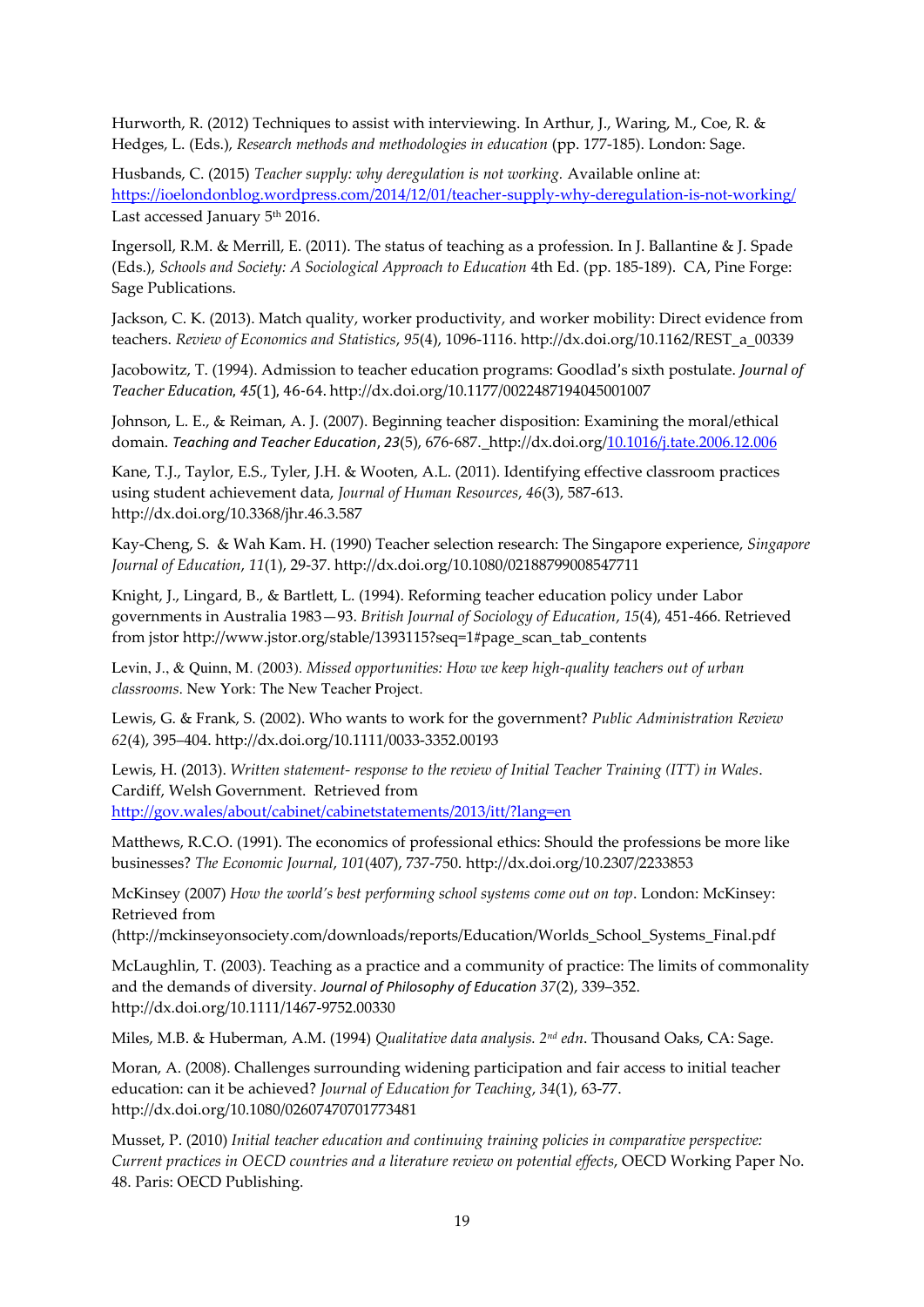National Audit Office (2016). *Training New Teachers.* London: National Audit Office.

Ost, B. (2009). *How do teachers improve? The relative importance of specific and general human capital.* Cornell University ILR School Working Paper 11-29-2009. Retrieved from Cornell University, School of Industrial and Labor Relations site:<http://digitalcommons.ilr.cornell.edu/workingpapers/125/>

Qu, S. Q., & Dumay, J. (2011). The qualitative research interview. *Qualitative Research in Accounting & Management*, *8*(3), 238-264. http://dx.doi.org[/10.1108/11766091111162070](http://dx.doi.org/10.1108/11766091111162070)

Pil, F.K. & Leana, C. (2009). Applying organizational research to public school reform: the effects of teacher human and social capital on student performance. *Academy of Management Journal, 52*(6), 1101– 1124. http://dx.doi.org/10.5465/AMJ.2009.47084647

Pring, R. & Pollard, A. (2011). *Education for all: Evidence from the past, principles for the future*. London: Institute of Education, University of London.

Rice, P. (2015) *School Teachers' Review Body Twenty-Fifth Annual Report. Cm 9044*. London: Office of Manpower Economics.

Ritchie, J., Spencer, L. & O'Connor, W. (2003). Carrying out qualitative analysis. In J. Ritchie & J. Lewis (Eds.), *Qualitative research practice: A guide for social science students and researchers*, (pp. 219-262). London: Sage.

Roberts, J. & Dietrich M. (1999). Conceptualising professionalism: Why economics needs sociology. *The American Journal of Economics and Sociology, 58*(4), 977-998. http://dx.doi.org/10.1111/j.1536- 7150.1999.tb03404.x

Rowan, B. (1994). Comparing teachers' work with work in other occupations: Notes on the professional status of teaching. *Educational Researcher*, *23*(6), 4-17. http://dx.doi.org/ 10.3102/0013189X023006004

Sahlberg, P., Broadfoot, P., Coolahan, J., Furlong, J. & Kirk, G. (2014). *Aspiring to excellence. Final report of the international review panel on the structure of initial teacher education in Northern Ireland*. Belfast, Department of Employment and Learning: Northern Ireland.

Scottish Executive Education Department (SEED) (2001) *A Teaching Profession for the 21st Century: Agreement Reached Following the McCrone Report*. Edinburgh: SEED.

Scottish Funding Council (2015). *Intake targets and funded places for the controlled subject of initial teacher education in universities for academic year 2015-16.* 24 February 2015. SFC/AN/04/2015. Retrieved from [http://www.sfc.ac.uk/web/FILES/Announcements\\_SFCAN042015\\_Intaketargetsandfundedplacesforth](https://mail.bham.ac.uk/owa/redir.aspx?SURL=eg0AS3RCDRWP5VWNBr2Te8MLsvPEFbeQfSczEUWtlO4ial1sY7zSCGgAdAB0AHAAOgAvAC8AdwB3AHcALgBzAGYAYwAuAGEAYwAuAHUAawAvAHcAZQBiAC8ARgBJAEwARQBTAC8AQQBuAG4AbwB1AG4AYwBlAG0AZQBuAHQAcwBfAFMARgBDAEEATgAwADQAMgAwADEANQBfAEkAbgB0AGEAawBlAHQAYQByAGcAZQB0AHMAYQBuAGQAZgB1AG4AZABlAGQAcABsAGEAYwBlAHMAZgBvAHIAdABoAGUAYwBvAG4AdAAvAEkAbgB0AGEAawBlAF8AdABhAHIAZwBlAHQAcwBfAGEAbgBkAF8AZgB1AG4AZABlAGQAXwBwAGwAYQBjAGUAcwBfADIAMAAxADUALQAxADYALgBwAGQAZgA.&URL=http%3a%2f%2fwww.sfc.ac.uk%2fweb%2fFILES%2fAnnouncements_SFCAN042015_Intaketargetsandfundedplacesforthecont%2fIntake_targets_and_funded_places_2015-16.pdf) [econt/Intake\\_targets\\_and\\_funded\\_places\\_2015-16.pdf](https://mail.bham.ac.uk/owa/redir.aspx?SURL=eg0AS3RCDRWP5VWNBr2Te8MLsvPEFbeQfSczEUWtlO4ial1sY7zSCGgAdAB0AHAAOgAvAC8AdwB3AHcALgBzAGYAYwAuAGEAYwAuAHUAawAvAHcAZQBiAC8ARgBJAEwARQBTAC8AQQBuAG4AbwB1AG4AYwBlAG0AZQBuAHQAcwBfAFMARgBDAEEATgAwADQAMgAwADEANQBfAEkAbgB0AGEAawBlAHQAYQByAGcAZQB0AHMAYQBuAGQAZgB1AG4AZABlAGQAcABsAGEAYwBlAHMAZgBvAHIAdABoAGUAYwBvAG4AdAAvAEkAbgB0AGEAawBlAF8AdABhAHIAZwBlAHQAcwBfAGEAbgBkAF8AZgB1AG4AZABlAGQAXwBwAGwAYQBjAGUAcwBfADIAMAAxADUALQAxADYALgBwAGQAZgA.&URL=http%3a%2f%2fwww.sfc.ac.uk%2fweb%2fFILES%2fAnnouncements_SFCAN042015_Intaketargetsandfundedplacesforthecont%2fIntake_targets_and_funded_places_2015-16.pdf)

Schalock, D. (1979). Research on teacher selection, *Review of Research in Education*, 7(1), 364-417. Retrieved from jstor http://www.jstor.org/stable/1167212

Sinclair, W., & Picogna, J. L. (1974). How are education students selected? *Clearinghouse, 48*(9), 541-543. http://dx.doi.org/10.1080/00098655.1974.11478558

Slater, H., Davies, N. M., & Burgess, S. (2012). Do teachers matter? Measuring the variation in teacher effectiveness in England. *Oxford Bulletin of Economics and Statistics*, *74*(5), 629-645. http://dx.doi.org/10.1111/j.1468-0084.2011.00666.x

Sleeter, C. E. (2001). Preparing teachers for culturally diverse schools research and the overwhelming presence of whiteness. *Journal of Teacher Education*, *52*(2), 94-106. http://dx.doi.org/ 10.1177/0022487101052002002

Smyth, G. (2013). Who are the teachers and who are the learners? Teacher education for culturally responsive pedagogy. In K. Zeichner, & X. Zhu (Eds.), *Preparing teachers for the 21st century* (pp. 297- 308)*.* Berlin: Springer.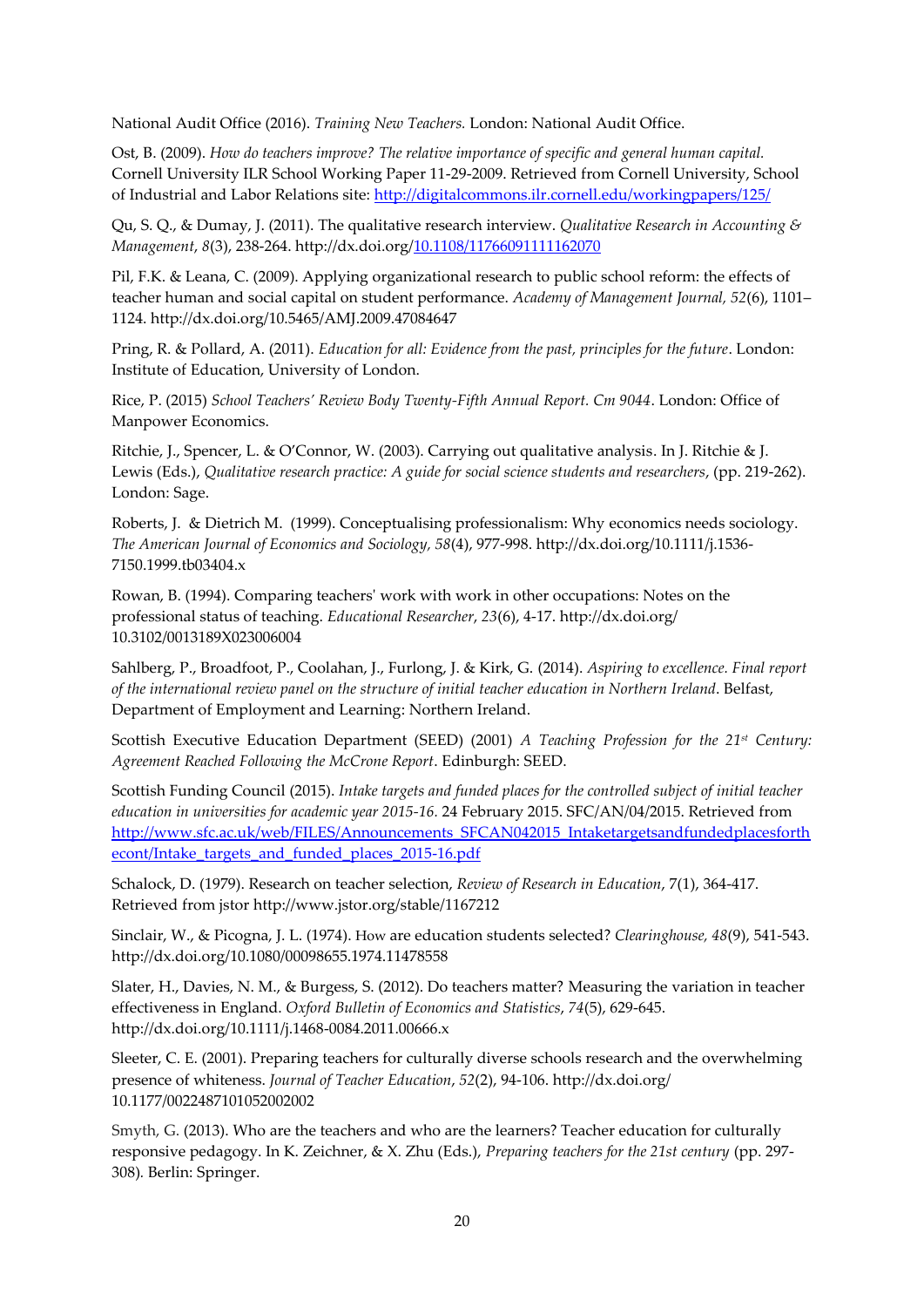Stoddart, T. (1990). Los Angeles Unified School District intern program: Recruiting and preparing teachers for an urban context. *Peabody Journal of Education*, *67*(3), 84-122. Retrieved from jstor http://www.jstor.org/stable/1492802

Stotko, E. M., Ingram, R. & Beaty-O'Ferrall, M. E. (2007). Promising strategies for attracting and retaining successful urban teachers. *Urban Education*, *42*(1), 37-51. http://dx.doi.org/ 10.1177/0042085906293927

Tabberer, R. (2013). *A Review of Initial Teacher Training in Wales*. Cardiff: Welsh Government.

Thomson, D., Cummings, E., Ferguson, A.K., Moizumi, E. M., Sher, Y., Wang, X., Broad, K. & Childs, R. A. (2011). A role for research in initial teacher education admissions: A case study from one Canadian university. *Canadian Journal of Educational Administration and Policy*, *121*, 1-23. Retrieved from http://eric.ed.gov/?id=EJ936701

Uusiautti, S. & Määttä, K. (2013). Who is a suitable teacher? The over-100-year long history of student selection for teacher training in Finland. *International Journal of Sciences*, *2*(3), 109-118. Retrieved from http://www.ijsciences.com/pub/issue/2013-03/

Villegas, A. M., & Davis, D. E. (2007). Approaches to diversifying the teaching force: Attending to issues of recruitment, preparation, and retention. *Teacher Education Quarterly*, *34*(4), 137-147. Retrieved from jstor http://www.jstor.org/stable/23479116

Xu, Z., Ozek, U., & Corritore, M. (2012). Portability of teacher effectiveness across school settings. Working Paper 77. *National Center for Analysis of Longitudinal Data in Education Research*. Washington: National Center for Analysis of Longitudinal Data in Education Research.

Wise, A. E. (1987). *Effective teacher selection: From recruitment to retention*. Santa Monica, CA: The Rand Corporation.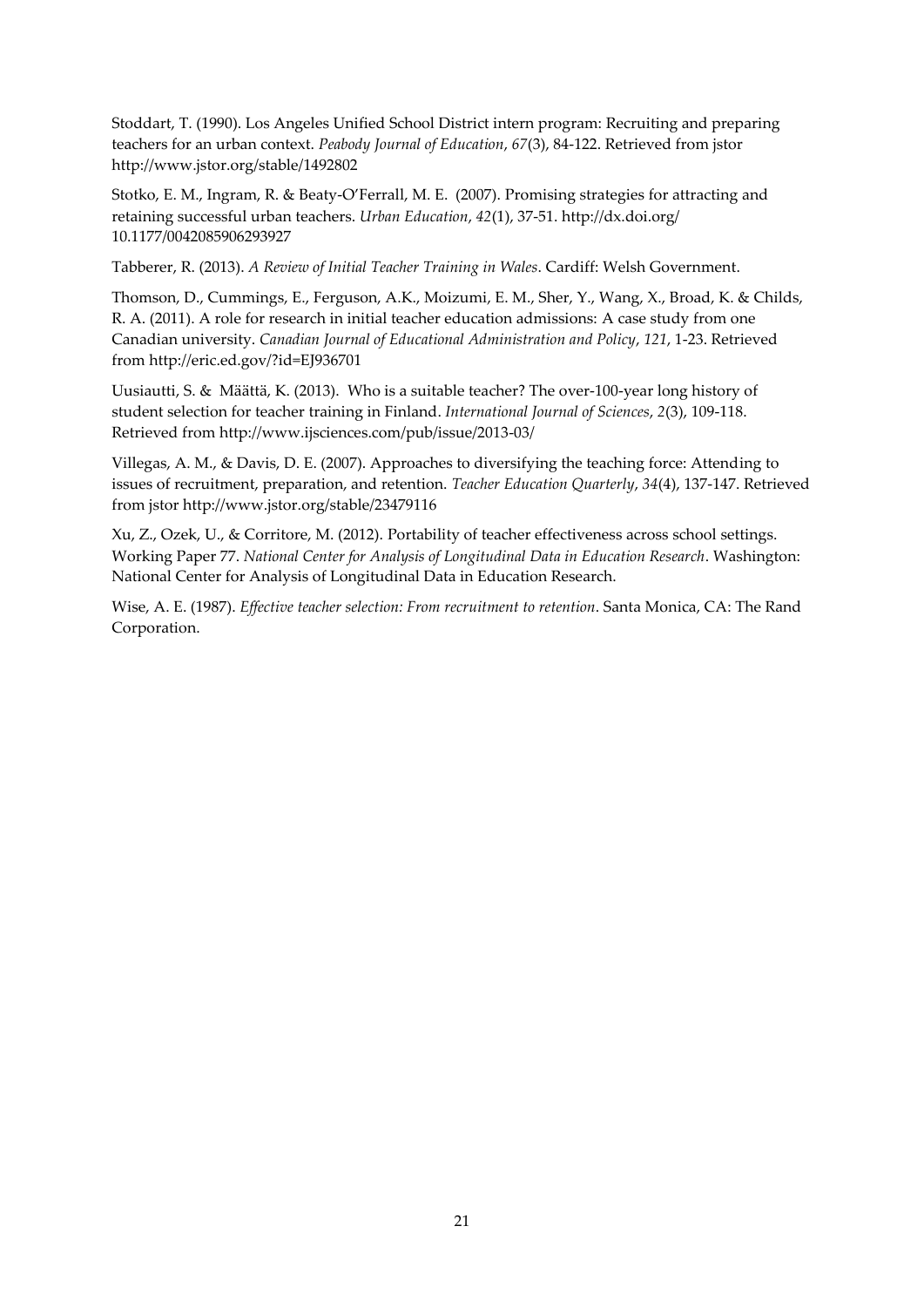



*Sources: Higher Education Statistics Agency, National College for Teaching and Learning (2014) Initial Teacher Education Census Data Excel Spreadsheets for 2014/15. London, Department for Education (TSM is the Teacher Supply Model), Scottish Funding Council annual announcements, Higher Education Funding Council for Wales,*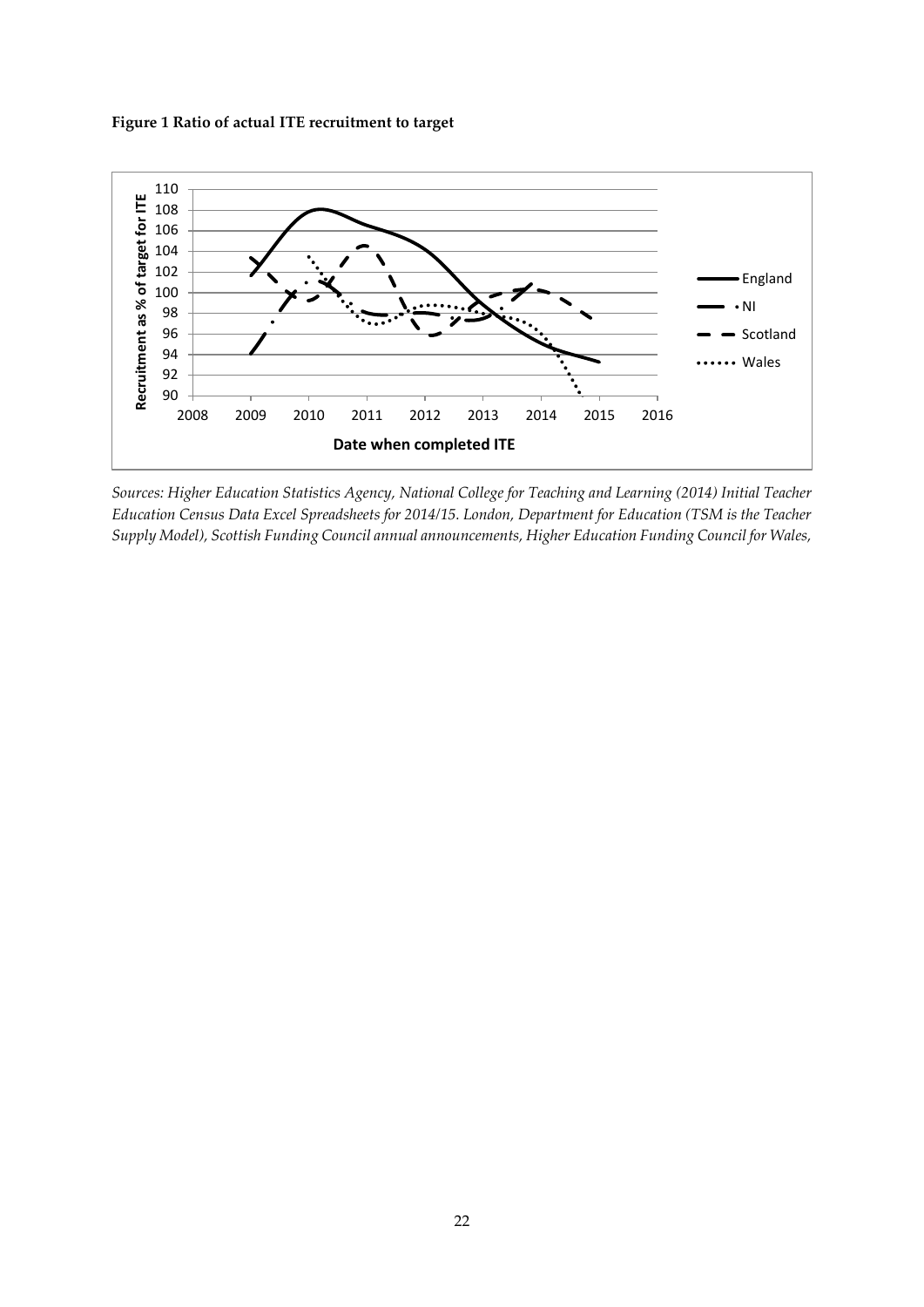## **Table 1 Percentage of UK new graduates reporting that they are unemployed 6 months after graduation**

|                                        | 2008       | 2009 | 2013                 | 2014 |
|----------------------------------------|------------|------|----------------------|------|
| Unemployment rate $(\%)$ for graduates | റ -<br>o.o | 9.4  | $\overline{ }$<br>.u | ხ.5  |

*Source: Destinations of Leavers of Higher Edition Data provided by the Higher Education Statistics Agency*